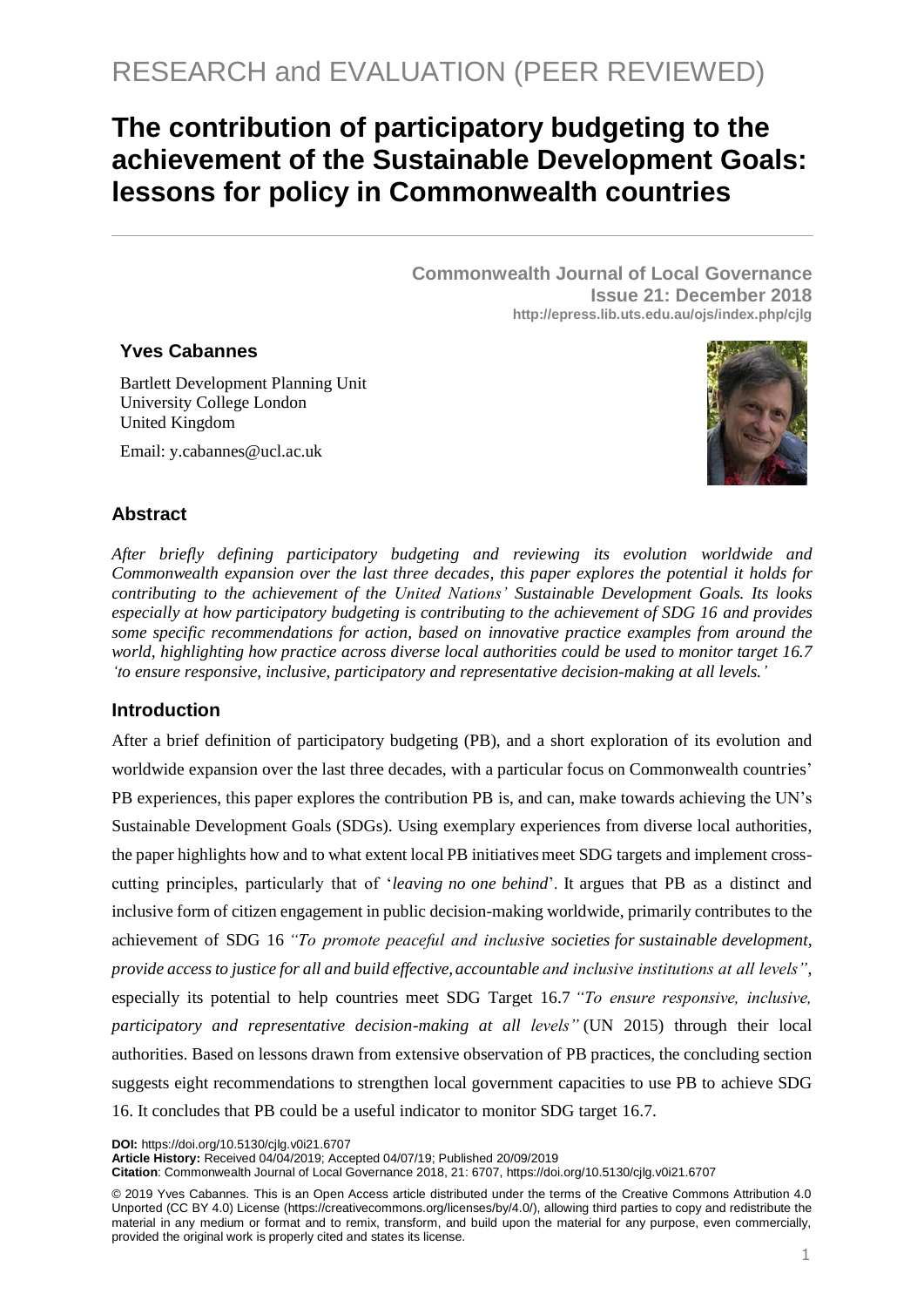## **Evolution and expansion of PB over the last three decades**

Participatory budgeting is, at its core, a form of decision-making that actively involves citizens in prioritising spending of public resources. 1 It can be defined as follows: *a mechanism or a process through which people make decisions on the destination of all or a portion of the public resources available, or are otherwise associated with the decision-making process.* Within this general definition, PB experiments span a broad spectrum: from symbolic participatory gestures with little transformative impact, to vectors of structural change in cities' governance systems. The latter, this paper argues, have reconfigured relationships and responsibilities among actors and institutions in the public domain – and have led to measurable improvements in the quality of life of citizens (Cabannes and Lipietz 2018).

## *Four phases of PB evolution and expansion*

The first phase, typically seen as 1989 to 1997, was a period of *experimentation*:starting in Porto Alegre, Brazil, and a few other cities (Santo André in Brazil and Montevideo in Uruguay), new forms of participatory and representative decision-making on public resource allocation were literally 'invented'. This was followed by a *"Brazilian spread"*, when more than 130 Brazilian municipalities adopted the model, albeit with marked variations (Cabannes 2003). With the new millennium came a second stage of *expansion* beyond Brazil and a third of *diversification*, with existing models being profoundly adapted (Cabannes 2003). Over this time, PB spread throughout Latin America and to Europe and, since 2003, Africa. Over the decade since 2010, a phase of *consolidation* can be observed, as PB activities expand in all regions of the world, with a noticeable spread in Asian and Russian local and regional governments, and Arab and North American and Pacific cities being the latest newcomers to the fold.

## *A major innovation in participatory governance worldwide*

PB has been a major innovation in participatory governance worldwide, with more than 6,000 experiences listed across at least 40 countries in 2019. <sup>2</sup> This is a conservative estimate and has some notable features: a) great regional differences, with for instance quite a limited number of experiences from the Caribbean and Pacific island nations compared to Latin American or African countries; b) a very high number of experiences in a few countries, such as those with national laws on compulsory PB at local government level;<sup>3</sup> or at both local and regional government level<sup>4</sup> – which have resulted in over 2,600 'official' cases in these countries alone; c) a very swift spread across some countries that makes monitoring difficult: for example in Russia where PB expanded to over 50 of its 85 federal regions in just a couple

<sup>&</sup>lt;sup>1</sup> The author would like to thank the UCLG GOLD V team for helpful comments on an earlier version of this paper and the opportunity to feed into the 2019 Report of Local and Regional Governments to the High-Level Political Forum (GTF 2019).

<sup>2</sup> List compiled by the author over the past three decades.

<sup>&</sup>lt;sup>3</sup> South Korea Local Finance Act 2011, Article 39 and Enforcement Ordinance 2011, Article 46. Dominican Republic Law 2009 170-07, instituted a system of participative participatory budgeting now mandatory for municipalities. <sup>4</sup> Peru Law No. 28056 2003 which is a framework law on participatory budgeting ('*Ley marco de presupuesto participativo y su reglamento*').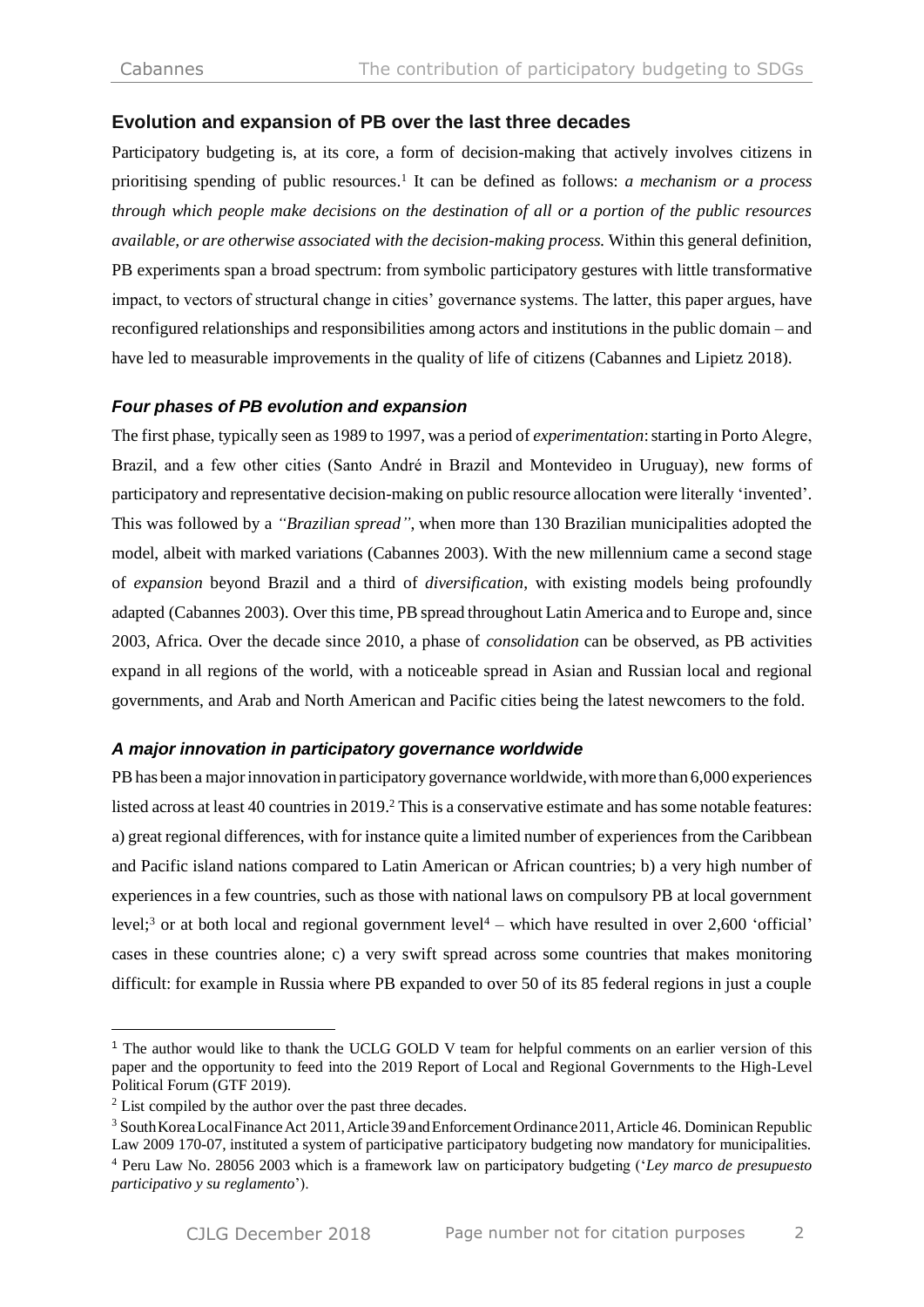of years (Shulga et al. 2017), or in Indonesia where the enactment of the Village Law 2016 opened up the possibility of PB in the country's 73,000 villages. The overall message, which is of direct interest for the achievement of the SDGs, is that over the coming decade the number of countries where local governments are practising PB will continue to expand. This *universalisation* of PB practices leads us to argue that this evidenced body of *'inclusive, participatory decision-making'* should be taken much more into account in national planning processes and in national reporting against the SDGs.

## *Three decades of substantial growth*

This section provides illustrations that give a sense of the scale that PB has reached over the last three decades, with the caveat that seasoned PB specialists agree there is continued difficulty in computing accurate numbers of PBs experiences/activitiestaking place.For instance in **Brazil** it has been noted that *"the 423 cases raised by the last RBOP<sup>5</sup> survey (2015) probably include some experiences that can loosely be called PB, since the study did not adopt a single model…[which means]it isstill not possible to provide conclusive answers about the number of PB [experiences] in Brazil"* (Fedozzi et al. 2018, p. 118). The important aspect here is that, despite experts' commentary on democratic fatigue in Brazil (García Espín and Jiménez-Sánchez 2014; Accioly Jr et al. 2002), the reality on the ground indicates that PB still captures local government and civil society's imagination and the number of PB interventions in Brazil has never been so high even if the 2015 RBOP survey numbers may be slightly overestimated. Similarly, a recent essay on **African** PB suggests high numbers of PB initiatives: *"To date estimates indicate more than 500 cases"* (Kanouté and Som-1 2018, p. 78); notably, in **Cameroon** the most recent data shows a significant 107 PB experiments, *"but the reality could be much beyond"*. 6

Accurate counting of PB experiences with under and over-estimations remains a challenge well beyond Africa and Latin America. However, their large number cannot be denied. In the **Philippines**, the grassroots PB programme, formerly called Bottom-up Budgeting, by 2015 had expanded to virtually all local government units (1,633 in total). However, the number of projects actually implemented is notably low, so closer examination would be needed to evaluate if PB has been effective. Conversely, some experiences are significantly under-estimated: for example Chengdu, the capital of Sichuan Province in **China** with an estimated population of 20+ million, has been practising PB since 2008 and has funded over 100,000 PB projects – but is usually counted as a single experience. The reality is some 4,000 independent PB experiences in about 2,600 peri-urban villages and 1,400 urban sub-districts.

 $\overline{a}$ 

<sup>5</sup> RBOP: Rede Brasileira de Orçamentos Participativos / Participatory Budgeting Brasilian Network.

<sup>6</sup> Communication with the NGO ASSOAL, and RNHC, the Network of inhabitants from Cameroon (March 2019) that supports 27 NGOs: *"107 PBs might be quite a conservative figure, as various institutions such as UN Women, SNV, The Delegation of the European Union, GIZ, etc have either launched or supported financially PB at local government (*communes*) level."*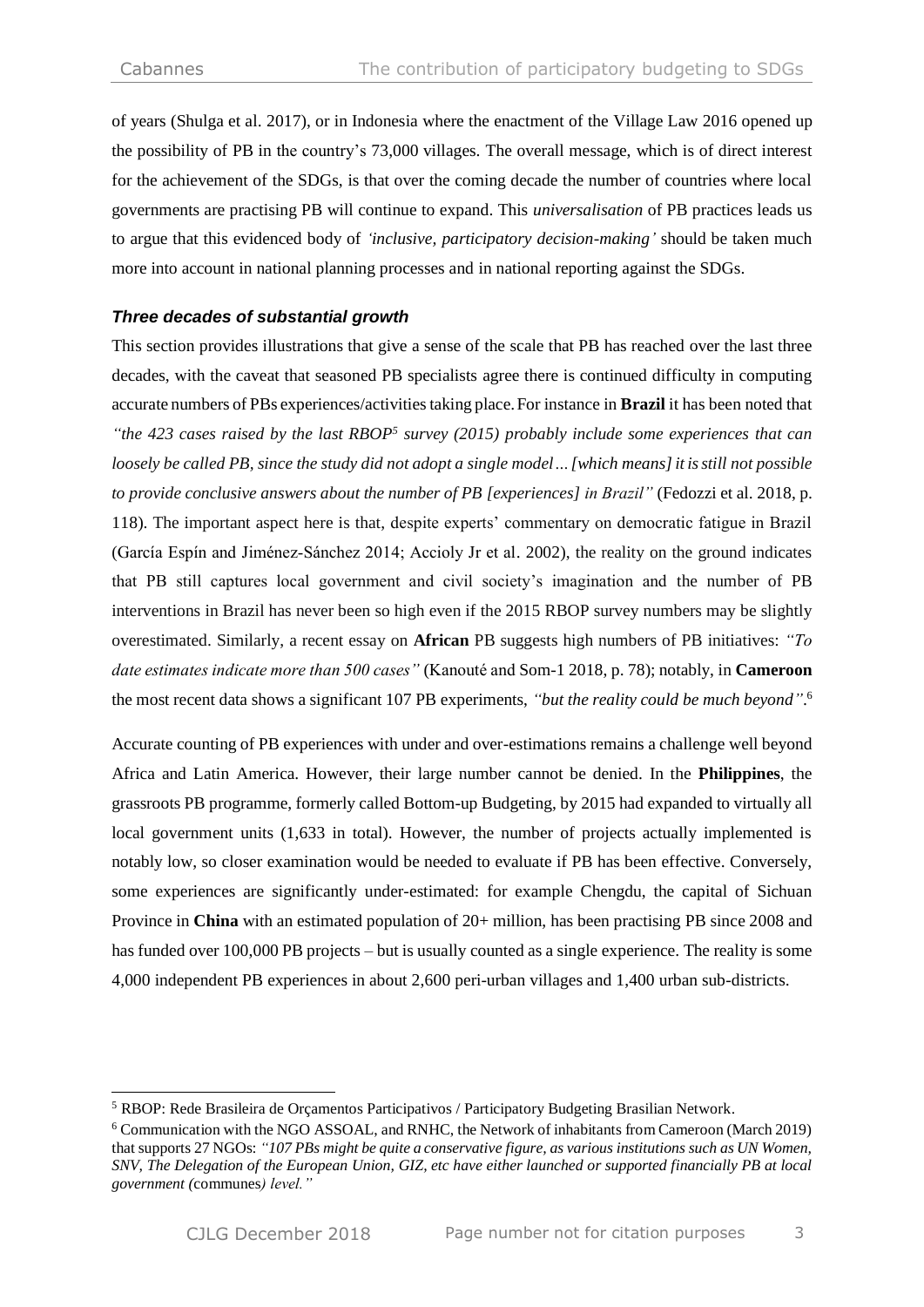-

## **PB in Commonwealth countries**

The use of PB in Commonwealth countries has a long and complex history, too extensive to document here. However, through a review process of available literature, reports, videos, and unpublished communications from international PB events over the last three decades, this paper limits itself to identifying some trends and highlighting issues to be explored further in relation to the links between PBs and SDGs. Overall, references to PB in multiple forms exist in at least 21 of the 53 Commonwealth countries.<sup>7</sup> The 31 small states, of less than 1.5 million inhabitants, and especially the 25 small islands nations, are the least represented. The identified PB experiences can be mapped on to the four phases outlined above. Most countries are within the second and third phases of *expansion* beyond Brazil and of *diversification*, although some are in the fourth phase of *consolidation* that has been taking place over the last decade.

A closer look first at Commonwealth Africa illustrates the importance of PB on the continent. As part of an African PB inventory (Cabannes 2012), covering the period since the first emergence of PB in 2003 up to 2011, 48 out of the 162 African experiences identified took place in ten Commonwealth countries: Cameroon (17), Mozambique (6), Uganda (5), Zimbabwe (5), <sup>8</sup> South Africa (5), Malawi (3), Tanzania (3), Kenya (2), Zambia (1) and Namibia (1). Further research would be needed to fully document these early experiments. More recently, there has been some documented PB experimentation in Sierra Leone, Rwanda and Nigeria and this is outlined below.

There has also been substantial experience in PB in other Commonwealth regions, including Asia (India, Sri Lanka and Malaysia), and Commonwealth OECD countries (Australia, Canada, New Zealand and the UK). With the exception of some recorded preliminary advocacy on PB in Jamaica and Papua New Guinea, the Commonwealth island nations in the Pacific, Caribbean and elsewhere have to date had least exposure to PB activities.

<sup>7</sup> In 2019, the 53 countries of the Commonwealth by region were: **Europe**: Cyprus, Malta, United Kingdom;

**Americas**: Antigua and Barbuda, The Bahamas, Barbados, Belize, Canada, Dominica, Grenada, Guyana, Jamaica, Saint Lucia, Saint Kitts and Nevis, Saint Vincent and the Grenadines, Trinidad and Tobago;

**Africa**: Botswana, Cameroon, eSwatini (Swaziland); The Gambia, Ghana, Kenya, Lesotho, Malawi, Mauritius, Mozambique, Namibia, Nigeria, Rwanda, Seychelles, Sierra Leone, South Africa, Uganda, Tanzania, Zambia; **Asia**: Bangladesh, Brunei Darussalam, India, Malaysia, Pakistan, Singapore and Sri Lanka;

**Pacific**: Australia, Fiji, Kiribati, Nauru, New Zealand, Papua New Guinea, Samoa, Solomon Islands, Tonga, Tuvalu and Vanuatu (The Commonwealth 2019 http://thecommonwealth.org/member-countries).

<sup>8</sup> Whilst Zimbabwe left the Commonwealth in 2003, as far as PB is concerned various Zimbabwean champions are still involved in PB within the region, such as the Municipal Development Partnership for Eastern and Southern Africa, and have maintained constructive links with fellow African Commonwealth organisations.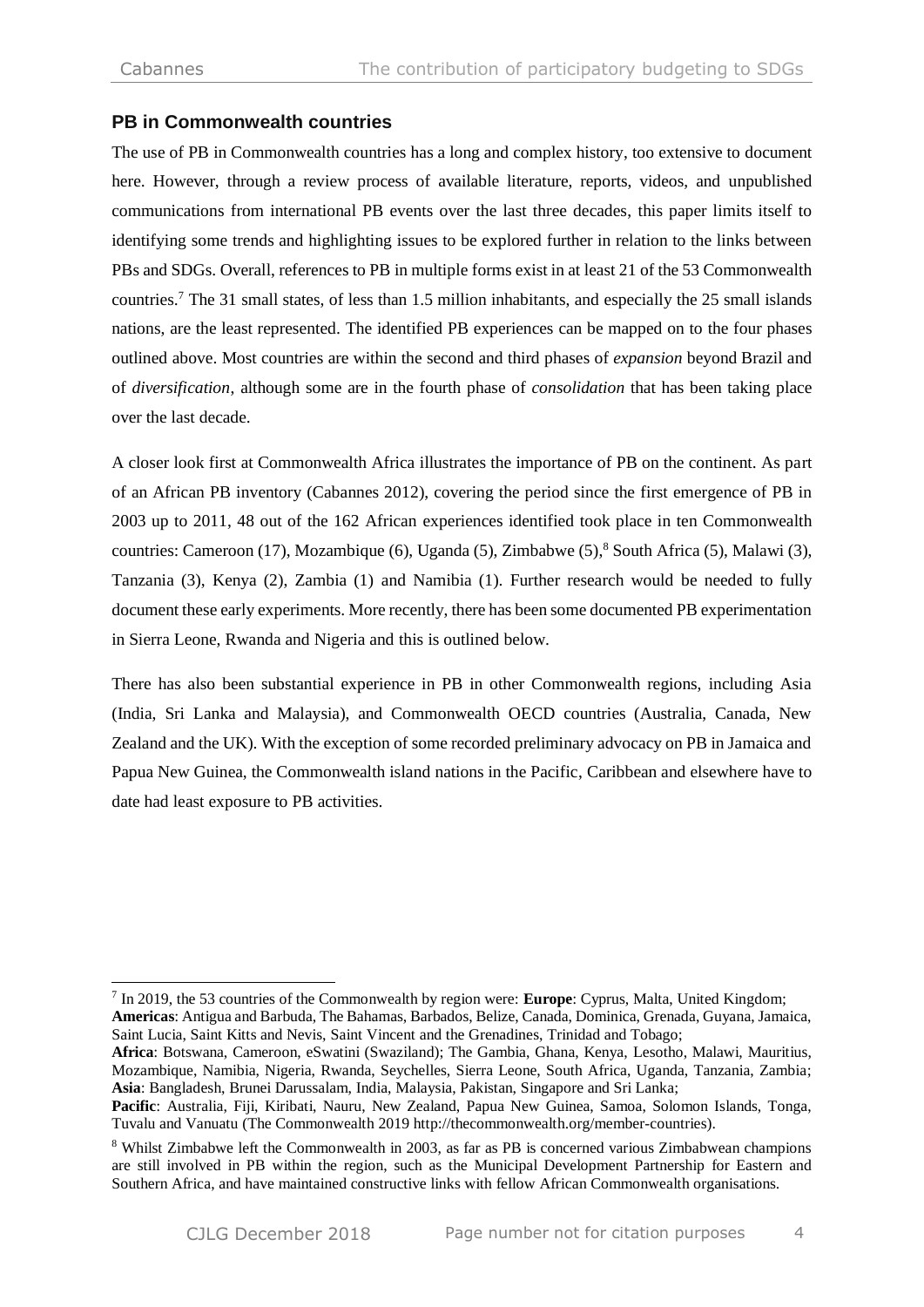## *Conceptual PB perspectives and underpinning influences within the Commonwealth*

At least four different rationales for the adoption of PB can be identified in the various examples:

*Influence of Porto Alegre and Brazilian PB work on early adopters in the Commonwealth. This legacy* can be felt in the first such experiment, in Montreal's Plateau Mont-Royal borough, and is still evident in PBs taking place in Quebec Province, both in Canada. (Rabouin 2009). <sup>9</sup> The first wave of PB actions in the UK, from 2000 to 2007, was also inspired by Porto Alegre, as mentioned by Jez Hall (2018), who was influential in the introduction of PB in the UK. His advisory role for the consolidation of PB in Scotland suggests that the Porto Alegre spirit and tools, somehow, can still be felt. Cameroon stands as the third example of the Porto Alegre legacy in the Commonwealth, as the early experiences launched in 2003 resulted partially from the exchange of knowledge and know-how with Brazilian and Uruguayan colleagues, and further exchanges were developed over time. Beyond these three cases, the iconic Porto Alegre case has frequently been cited in other Commonwealth countries' research and experiments.

*New Public Management (NPM)*. This refers to an approach to running public service organisations and state institutions that borrows from the private sector with a tangential aim of participatory modernisation (Barzelay 2001). The introduction of business principles is made on the assumption that these are more efficient. Significantly, the participatory modernisation components of NPM and the experience of Christchurch, New Zealand have influenced the German experience of PB (Sintomer et al. 2005) more strongly than have Porto Alegre and other Latin American experiences.

*Good governance*. A third major source of influence relates to 'good governance' theories, which focus on PB as a tool for social accountability, transparency and reducing corruption. From this perspective *"participatory budgeting and planning (PBP) is an internationally recognised governance and social accountability tool"* (Verité Research 2017 p.3). This focus, largely driven by international agencies and organisations – and, for example, firmly entrenched in the Sri Lankan experience highlighted in this paper – helps to explain why so many similarities can be found in very distant PB experiences.

*Kerala People's Campaign*: This campaign, launched in India in 1996, remains a key reference internationally (Isaac and Franke 2002). Although not specifically classified as PB, it provides a powerful demonstration of how local PB processes contribute to the attainment of SDGs, and the advancement of rural villagers, women and young people. The Kerala campaign's influence in India and beyond remains limited so far, even if highly praised in Brazil, Latin America or Spain (Berbel and Villansante 2011).

<sup>&</sup>lt;sup>9</sup> Rabouin's 2009 book clearly establishes this legacy and reference.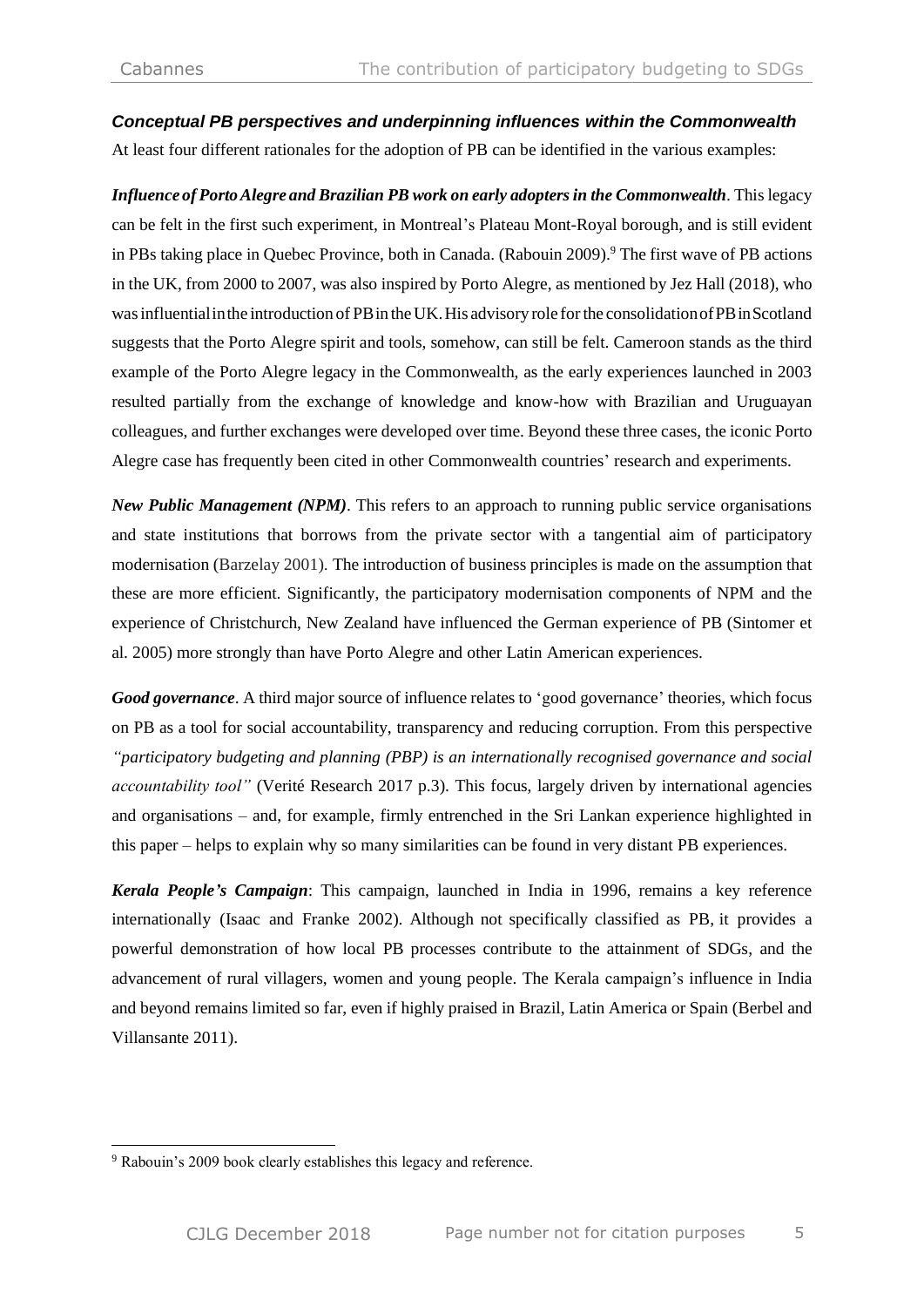## **The 21Commonwealth countries with knownPB experience can be organised into three categories:** a) *Significant Commonwealth PB experience*

Five out of the 53 countries have implemented a significant number of PB initiatives, from consultative low-profile experiments to profound changes in local governance models and power relations. As these are relatively well known and documented, they will be referred to here only briefly – but they deserve great attention as beacons of PB innovation and achievement within the Commonwealth. Since 2003 when PB was launched in four municipalities in **Cameroon**, in the aftermath of the 2003 Africities Summit, the practice has seen swift growth (Africa Research Institute 2014) across the country, reaching an impressive 107 experiences by 2019. This expansion has been driven by three factors: the decentralisation process (Law 18/1/1996); the role played by civil society, notably RNHC, the Cameroon Network of Inhabitants; and the advocacy and training role played by ASSOAL, a national NGO (Cabannes 2017). In **Canada**, the first PB experiments took place in the early 2000s in the Plateau Mont-Royal district of Montreal (Cauchy 2006), within Toronto Community Housing, and in the city of Guelph (Lerner and van Wagner 2006). Since then, and despite significant volatility and interruption (Goldfrank and Landes 2018), PBs in Canada have constantly expanded and stretch today from the east coast (eg Hamilton) to the west coast (eg Victoria), under multiple and often extremely innovative forms. Two examples are *Shape your budget*, a tool for modelling of the entire municipal budget in Halifax, Nova Scotia, and Montreal's 2012 *Programme Triennal d'Immobilisation* (L'apathie c'est plate 2012) which provides tools for analysis of the city's capital budgets and running costs over three years.

Although PB has been used in the **UK** since the early 2000s (Hall 2018), and there is welcome recent activity in Northern Ireland<sup>10</sup> and Wales,<sup>11</sup> it is Scotland which can be considered the engine for PB in the UK (Escobar et al. 2018). There has been swift expansion since 2010, including an impressive scaling-up from 2014 to 2018 (Hall 2018), with all local authorities committed to PB, resulting partially from the agreement between the Scottish Government and the Convention of Scottish Local Authorities (COSLA).<sup>12</sup> Out of these five countries, it is Scotland's policy drivers for PB which are most in tune with the achievement of the SDGs, and therefore of particular interest to this paper. In **Mozambique,**  after legislation on decentralisation was passed in 1997, the town of Dondo paved the way in 1998 for a steady stream of PB experiences, albeit at a much lower level than in Cameroon (Figueira 2010). International organisations<sup>13</sup> have played a major role in this, along with the National Association of Municipalities of Mozambique (ANAMM). The planning and budgeting governance model invented by local actors in Dondo, remains one of the most innovative in Africa (Cabannes and Delgado 2014).

<sup>&</sup>lt;sup>10</sup> Participatory budgeting in Northern Ireland www.participatorybudgetingworks.org/about

<sup>&</sup>lt;sup>11</sup> Participatory budgeting in Wales https://pbnetwork.org.uk/category/geographic/wales/

<sup>12</sup> Participatory budgeting in Scotland http://whatworksscotland.ac.uk/publications/hope-for-democracyparticipatory-budgeting-in-scotland.

<sup>&</sup>lt;sup>13</sup> Austrian Aid in Dondo, UN-Habitat in the first wave of expansion, and recently the World Bank in Maputo.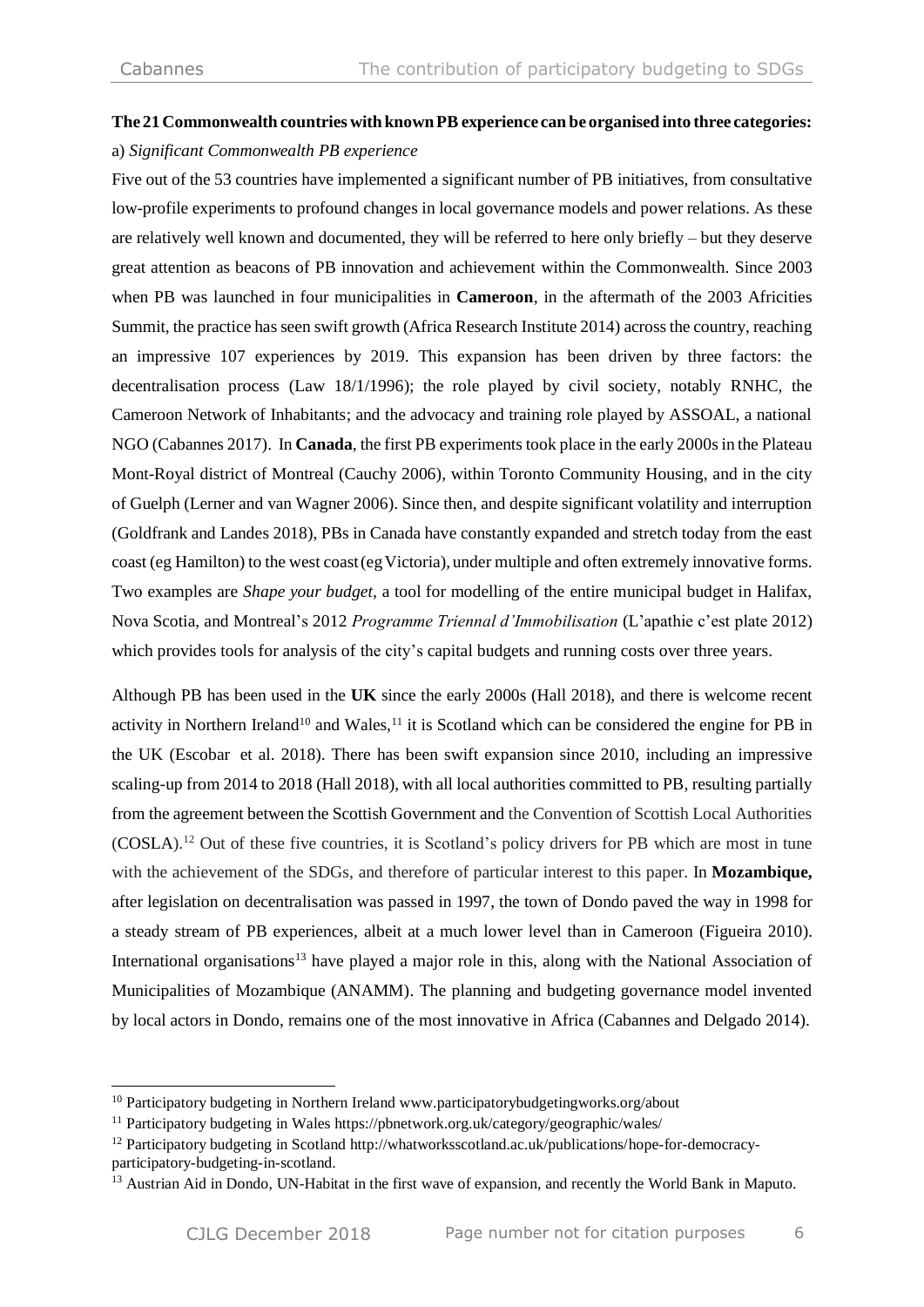In **Australia,** PBs are important more for their unusual characteristics than their number: they *"constitute a significantly different branch from the tree of participatory budgeting initiatives worldwide"* (Hartz-Karp and Weymouth 2018). Unlike most PBs, which debate on a percentage of the investment budget, here the citizens, randomly selected into 'People's Panels' scrutinise and give an opinion (without, however, decision-making power) on the total municipal budget. In other experiments, as in metropolitan Sydney's City of Canada Bay Council, the local authority engaged not only citizens but *"council staff – as well – through a parallel process convened by the Council, using a randomly selected staff panel"* (Thompson 2012)*.* 

#### b) *Isolated PB projects or experiences*

This second category refers to one-off experiences or those limited to a specific region or city. Most, but not all, are donor-driven and only last the duration of the project, with limited sustainability, if any. They often, however, introduce quite innovative practices worthy of attention, documentation, dissemination and upscaling. They pave the way to meet the SDGs at local level. Identifying and documenting these isolated cases is challenging as it is necessary to piece them together from reports, grey literature and films, pictures and testimonies, relying on a network of informal informants from the international and local PB communities. The list of examples cited here needs to be expanded in the future.

Looking first across Commonwealth Africa, in **Rwanda**, the European Union and the NGO Action Aid jointly funded a three-year project called 'Strengthening Civil Society Organisational Capacity in Promoting Sustainable Agriculture Policies and Citizens' Participatory Budgeting-SCAB' (2014– 2018). Active in eight rural districts, one of its most innovative aspects was its successful debating and lobbying to increase the proportion of the national agricultural budget going to smallholder farmers – who are primarily women (Mbonyinshuti 2018). The 'My school, my vote' <sup>14</sup> project in **Zambia** in 2016 neatly illustrates both the limits and the potential of a one-year donor-driven and donor-controlled (in this case by USAID) PB project, which took place in Mukuna and Nkana secondary schools in the Zambian copper belt.Despite the meagre resources debated by the project, it was nevertheless a pioneer of school PB in Africa, using a methodology and digital tools fully in line with practice in other continents. Unfortunately, it is not known whether this has been renewed or expanded. In south-west **Nigeria,** the Ekiti State PB experiment, funded by the Ford Foundation and implemented by Community Life Project (CLP), aimed to improve rural life through PB. In 2012, following amassive capacity-building programme by CLP, relations between state officials and the people became more transparent, and 177 local construction projects were implemented under people's control in 170 communities. Local people were able to choose their contractors and buy the building materials directly – quite an innovation in terms of transparency and accountability in the Nigerian context.

<sup>&</sup>lt;sup>14</sup> School PB in Zambia, video broadcast on 6 July 2017.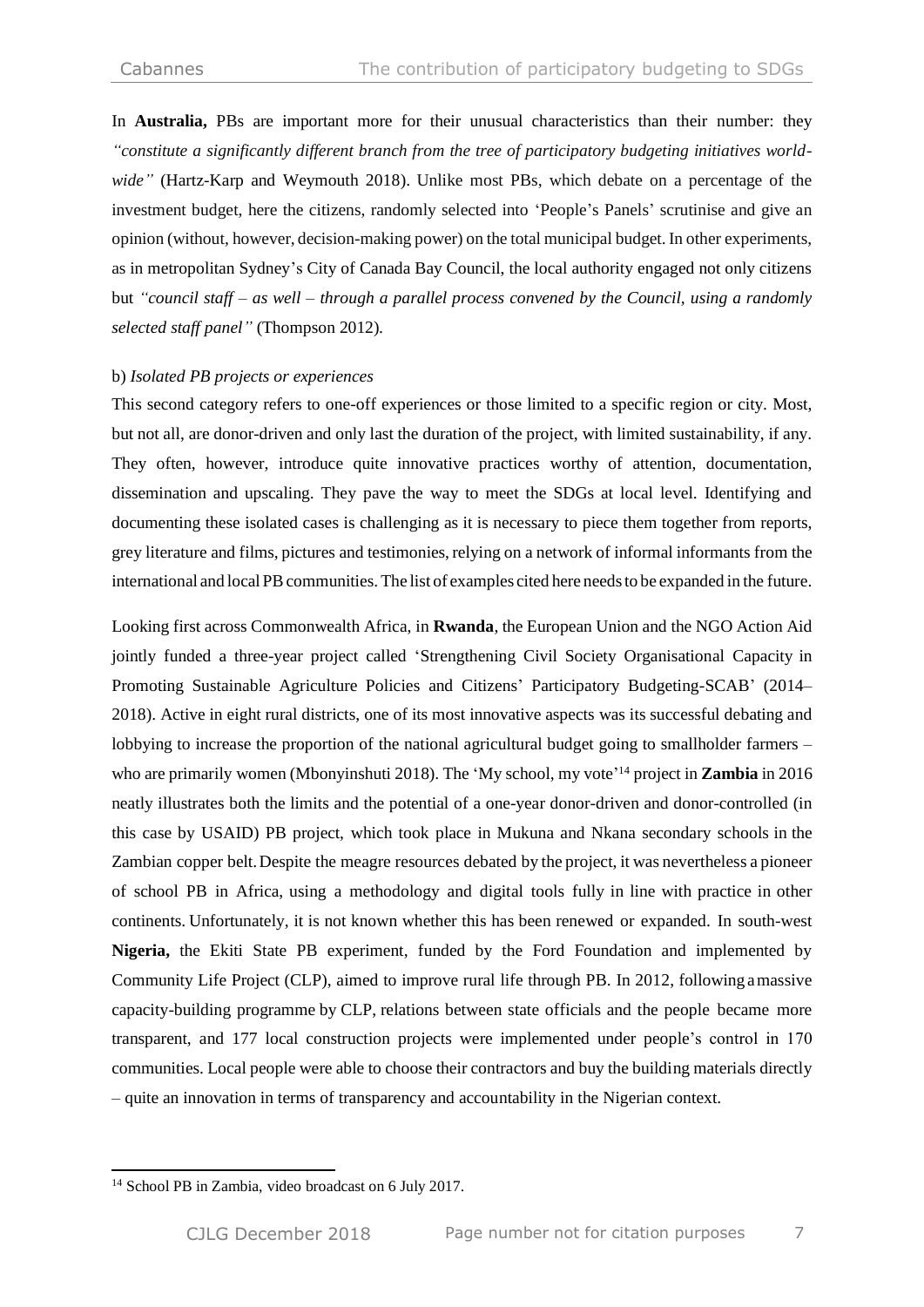Further isolated PB experiences, mostly taking place without any budgetary or institutional support, have been reported in countries such as **Tanzania**, **Kenya**, **Zimbabwe (**Chirenje et al. 2013), **Uganda** and **South Africa (**Leduka 2009), primarily during the early years of PB in Africa. These experiences are characterised by a 'flexible' vision of PB (MDP and UNHSP 2008) and definitional difficulties, as discussed by Sintomer et al. (2013 p.60), partly because *"the inherited administrative colonial structure bequeathed a local government system in which elected officials have more limited political power compared to mayors elsewhere, and in which a higher level of discretional control over local budgets is provided to technical city managers, as well as central/ministerial institutions". <sup>15</sup>* Such a situation might explain why in some countries such as Uganda and notably South Africa the enabling budgetary and institutional environment has not been conducive to PB – despite the fact that, in South Africa, there is a suitable legal framework fully in place.<sup>16</sup> Since the constitution of 1996, considering the White paper on Local Governments or the Municipal Structure Act (1998), or the 2003 Municipal Finance Management Act that supports participation in municipal budget processes.

Looking next at Commonwealth Asia experience, participatory budgeting and planning (PBP) was introduced in **Sri Lanka** in the early 2010s, with Asian Foundation technical support and covered eight of the country's 23 municipal councils. One of the first tasks of the Foundation was the creation and dissemination of a facilitator's guide (Asia Foundation 2011), which was extremely structured and introduced a top-down perspective to PB. The most successful municipality so far in this series of PB experiments is Badulla, a city of c.50,000 inhabitants where, in 2013, people's priorities, identified through public consultations, were able to direct over 50% of capital expenditure, representing about US\$210,000 (Verité Research 2017). Some regional or isolated cases have arisen without the help of external resources: one example is Pune in **India**, which has *"experimented [with] a form of Participatory Budgeting since 2006, when it was first introduced formally by the Pune Municipal Corporation (PMC). Citizens' organizations have played an important role in initiating and shaping it"* (Sanskriti and Madhale 2013 p. 1). A 2013 assessment of this experience reveals, once again, that despite limitations and need for improvement PB can deliver significant achievements, such as *"the simplicity of the process for citizens, taking place regularly every year, [with the result that] a substantial quantum of funds has been allocated and there is some response to suggestions from the poor"* (Sanskriti and Madhale 2013, p. 41). Despite these positive outcomes, however, PB experiments have remained limited in India and have not cross-fertilised or been replicated beyond municipal boundaries. The Kerala People's Plan outlined above is a case in point. Similarly, to date the unique and innovative PB experience in **Malaysia** cited below remains limited to Penang State, although it could potentially expand nationally as it has been upscaled to a regional policy in 2019.

<sup>&</sup>lt;sup>15</sup> For further discussion see in UCLG 2008 and UCLG 2010.

<sup>&</sup>lt;sup>16</sup> For a comprehensive description of the legal enabling framework see Leduka (2009).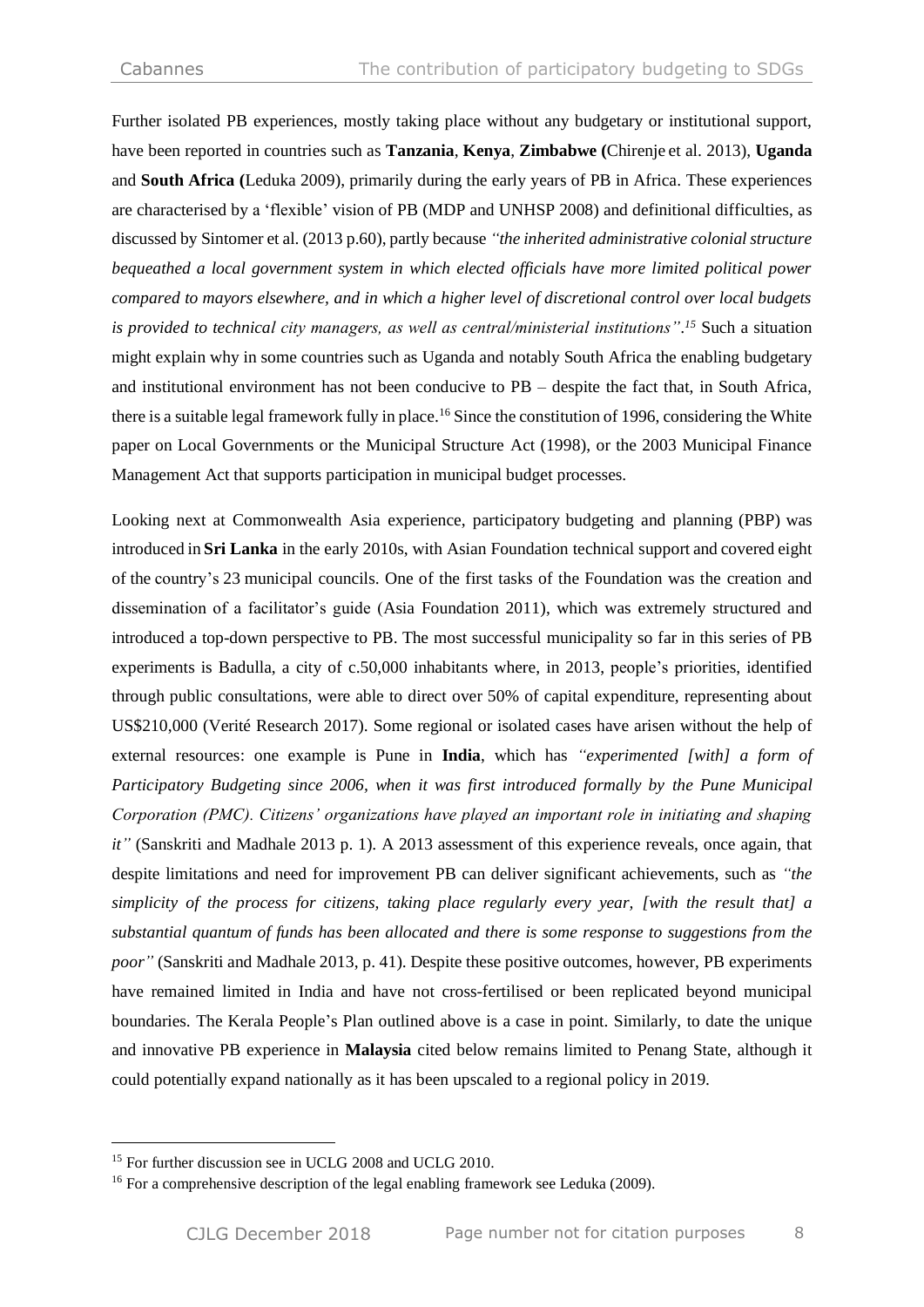## c) *PB remains at advocacy, not implementation, stage*

A third category includes countries in which PB is debated and advocated for,sometimes in parallel with limited initiatives (eg Sri Lanka, India), or as a way of breaking new democratic ground. This advocacy is spearheaded by a range of actors from scholars in Papua New Guinea (Chohan 2016) and Bangladesh (Hossain et al 2014), to NGOs and foundations in Sri Lanka, Sierra Leone, and from bloggers to local and national media in Jamaica, New Zealand, Malawi. <sup>17</sup> However, these initiatives are not always followed by identifiable actions, or their results are difficult to identify.<sup>18</sup> Proper follow-up and collaborative research would be beneficial, as these advocacy efforts might yield valuable insights and lead to future PB developments in the country or city where they took place.

## *Critical perspectives on the current status of PB within the Commonwealth*

PB experiments, and more generally citizens' participation in budgetary affairs in local governance, have overthe last15yearsbeencriticallyscrutinised byscholars,media channelsandcivilsocietyorganisations. PB has shone a light on fundamental structural limitations in some countries' legal frameworks, as well as administrative, political or elite 'capture' of governance mechanisms, which can render PB ineffective. Situations of this kind in **South Africa** and **Nigeria** deserve more discussion within thr Commonwealth, both from a democratic perspective and in order to identify the most crucial challenges to PB – and how to address them. In **South Africa** Fuo (2016, p. 1) argues that the *"legal framework for participatory budgeting creates an illusory right for citizens to participate in municipal budgeting processes".*Taking one example, Leduka (2009) assessed participation in budgeting in Mantsopa Local Municipality in Free State Province, South Africa and concluded that: *"The political and administrative elites are still holding on to power that should be in the hands of citizens. Civil society groups are still being neglected in local government decision-making. Citizens are also not being encouraged and mobilised to take part in the budget process. The issue of racial discrimination in engaging citizens in decision-making still exists"* (p.iii). Similarly, Iloh and Nwokedi (2016) underline that *"budgeting in Nigeria is seen as an exclusive preserve of the executive arm of government"* and argue that *"participatory budgeting might be difficult in Nigeria due to the vested interest of the ruling class".* Interestingly though, they use examples from Latin America to show that *"participatory budgeting is the remedy to the myriads of problems being encountered in budgeting in Nigeria"* (p. 13). Sobanjo (2016) focuses on Ijede LCDA in Lagos State, and the evidence gathered *"revealed the fragility of PB, when local government officials suspended the process because other financial demands were considered more expedient than PB, a situation made possible in the absence of a legal framework institutionalizing the process"* (p. 199).

<sup>&</sup>lt;sup>17</sup> This includes the Centre for Policy Alternatives, Sri Lanka (Fowler et al. 2013); Citizens Budget Watch, Sierra Leone; international projects (i.e. Open Budgeting Project, Jamaica, spearheaded by the Caribbean Open Institute (2016); some bloggers (i.e *The Good Society blog*, New Zealand (Rashbrooke 2016) as well as local & national on line and printed newspapers (i.e. *Awoko Newspaper* (2016) in Sierra Leone highlighting the Africa Health Budget Network *or The Nation* (2012) in Malawi, summarising the benefits brought by PB).

<sup>18</sup> Some are difficult to identify i.e. *Janaagraha* 2017 announcing an upcoming PB launching in Delhi, India, in 2017 or *COI* website announcing that a pilot PB will be implemented in August Town, Kingston, Jamaica as part of their 2015/2016 programme.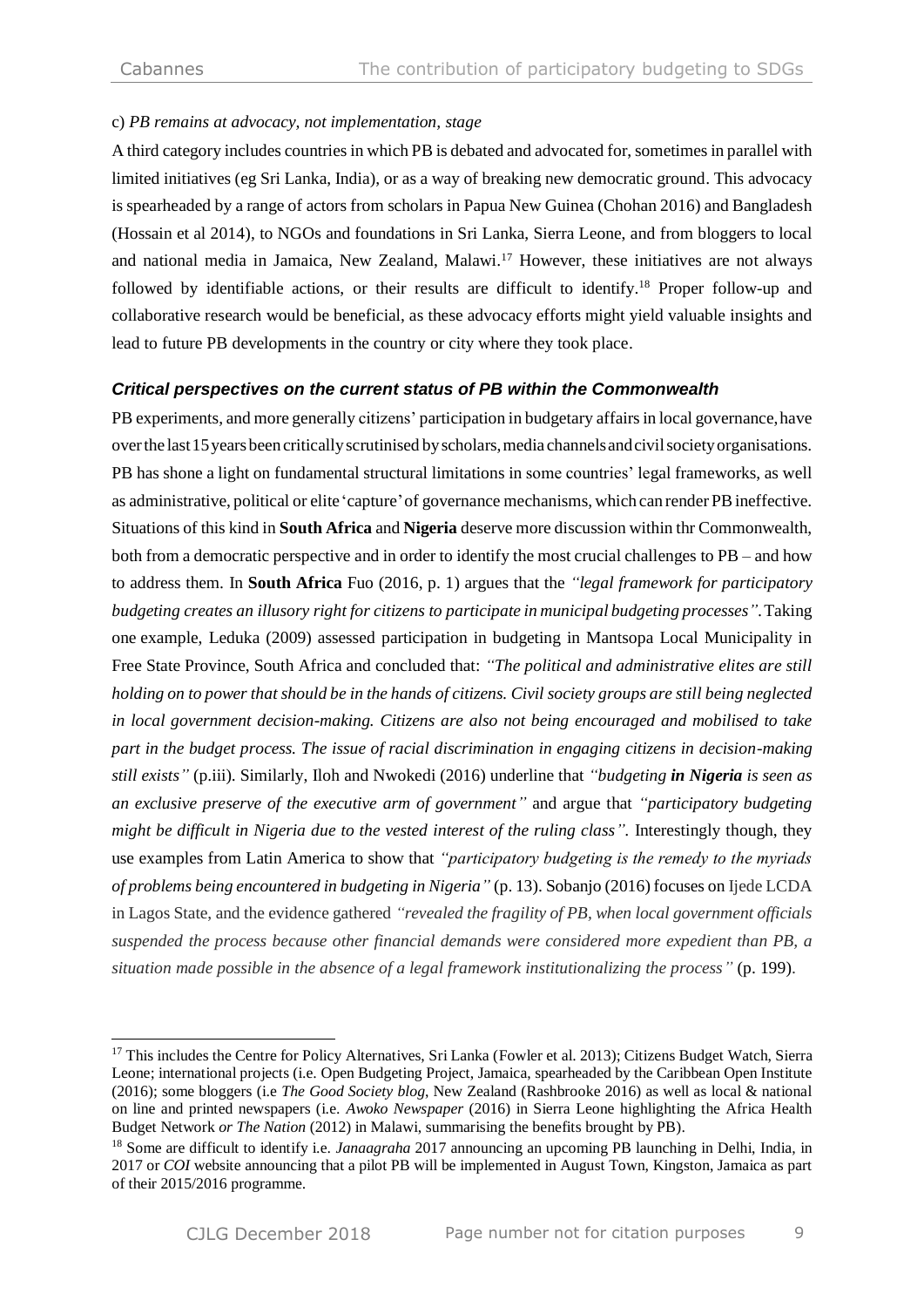#### **Participatory budgeting and its links with SDGs**

While this paper primarily examines PB links with SDG Target 16.7 (*"Ensure responsive, inclusive, participatory and representative decision-making at all levels"*) PB contributions also have a bearing on SDG 5 (*"Achieve* g*ender equality and empower all women and girls"*), SDG 10 (*"To reduce inequality within and among countries"*) and SDG 11 (*"Make cities inclusive, safe, resilient and sustainable"*). That said, systematic evidence-based research to document the multiple direct and indirect contributions – similar to that undertaken in relation to the Millennium Development Goals – remains to be done (Cabannes 2004b).

#### *PB contribution to attaining Target 16.7*

*Responsiveness***.** PB typically funds projects that respond to citizens' priorities, using local public resources. Priorities are established either through a pre-established list of eligible projects, defined by the local government, that participants will choose from, or more commonly from a list of project ideas resulting from a people's assembly that, once developed into viable projects, will be prioritised through a citizens' vote. The projects are then normally implemented the following financial year. *Inclusiveness***.** Most PB initiatives increase participation of either organised or non-organised civil society (both models exist) and have a demonstrated capacity to reach hard-to-reach social groups that have historically been overlooked by local government – although of course much more remains to be done in this direction. Some prominent PB initiatives with a specific social focus – for example on older people, women, young people, ethnic minorities, refugees, migrants, and/or the LGBT+ community – show that PB, under certain conditions, contributes powerfully to the inclusive dimension of SDG Target 16.7. Some of them will be introduced later in this paper. *Participatory process***.** Even if only a small percentage of the population participates (and participation levels vary widely), PB by its essence generates a deep – and highly variable – level of participation and deliberative intensity. It is important here to recognise that there are two cycles within a PB project, and civil society participation is essential to both. In the first cycle of PB, a political decision is made to assign a certain amount of public resources which are up for debate, and specific projects are chosen for funding and defined. The second cycle of PB covers the period in which resources are made available and the project is actually implemented. Civil society participation is crucial during this second cycle for optimising public resources, reducing costs, and eliminating corruption. Both cycles encourage the modernisation of local government administration and tend to generate more effective institutions, even if the amount of public resources in question is limited. In addition, active participation during this second PB cycle appears to be essential to reinforce trust among social groups which have a limited tradition of participating, or a reluctance to do so.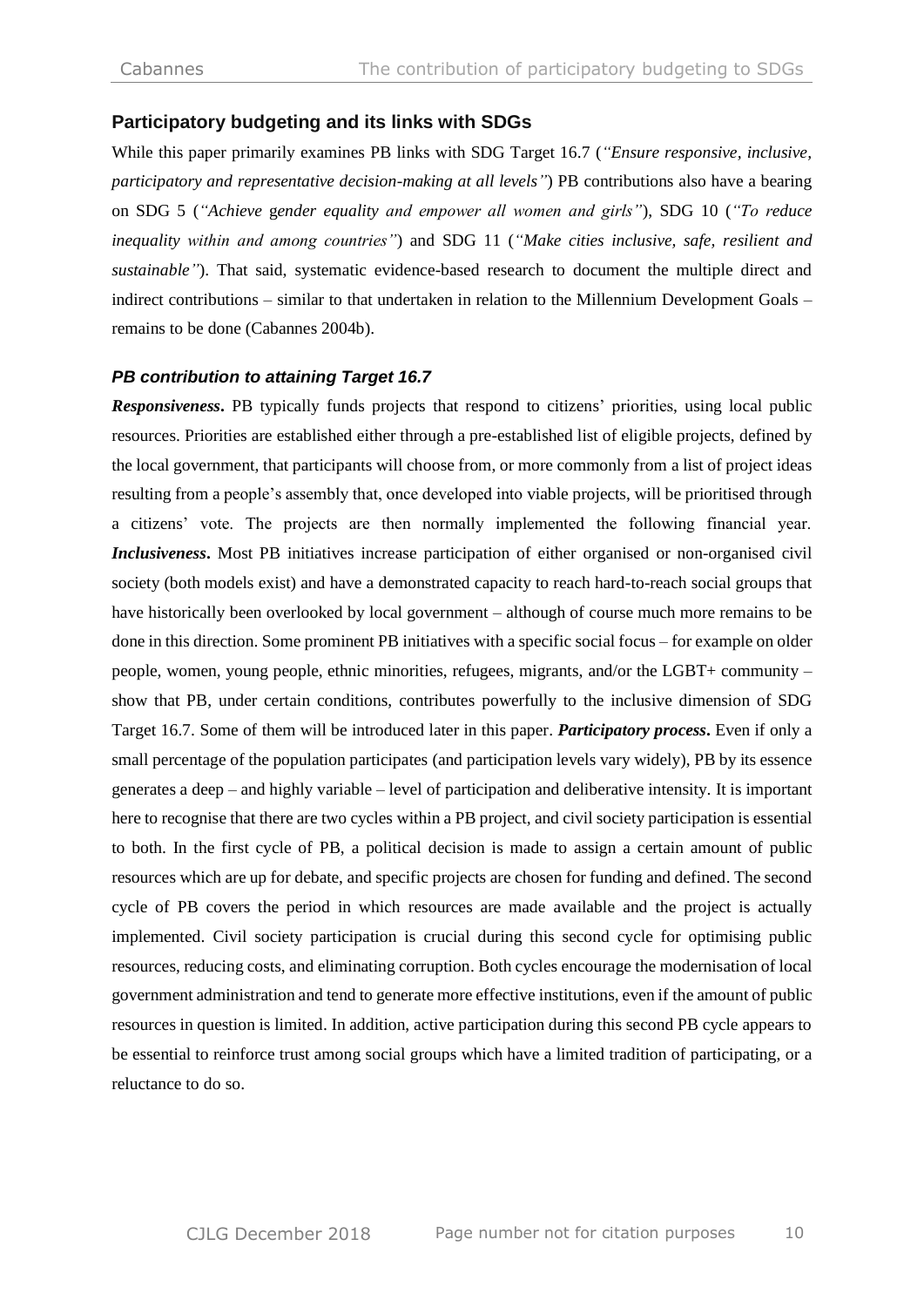*Representative decision-making.* Not all PBs are equal. In some cases the process is *consultative*, and citizens are invited,either online and/orin face-to-facemeetings,to give an opinion and make suggestions. In others it is *binding*, and citizens' votes are final in deciding on projects. Binding PBs are much more powerful for building trust and long-term engagement, and also tend to be more sustainable and durable (Dias 2018). The mechanisms by which citizens continue their involvement in the 'second cycle' mentioned above (the implementation phase) are also an important element to consider in order to link PB with SDG Target 16.7. These can range from a specific people's commission to elected delegates, voluntary groups, or mixed public/community groups (Cabannes 2004a). A third element to consider in relation to representative decision-making is whether participants may be drawn only from representative or registered civil society organisations (as in Peru, for instance) or whether participation is universal for all adult citizens (the Brazilian model) – or a mixture of both. It is also worth noting that some PB initiatives, in order to improve the representativeness of decision-making, choose to elect, during the deliberative assemblies, delegates who will play an active role through both cycles.

## *PB links with SDGs 5, 10 and 11*

-

Experiences from Penang in Malaysia,Chengdu in China, Surakarta in Indonesia, Yaoundé inCameroon and Rosario in Argentina clearly demonstrate that PB can significantly contribute both to SDG 5 'Gender equality' and SDG 10 'Reduce inequality'.<sup>19</sup> In Penang, PB was found to promote social equality by functioning as 'a tool to empower the community and challenge the status quo by putting people in the centre of budget planning'; while in Chengdu it contributed to spatial equality, as it was 'initiated with the aim of reducing the urban-rural public services gap' (Cabannes 2018). Using PB to provide basic services (and thus contribute to SDG Target 11.3) is the number one priority of citizens in most cities, particularly in low-income settlements (Cabannes 2014). Opening up roads and alleys or paving streets, are usually the most common, along with wastewater management and treatment, energy and public lighting, and stormwater drainage. Other basic services such as transport and mobility, drinking water supply and solid waste management are also popular initiatives for PB funding. One study spanning 20 cities examined over 20,000 PB-funded projects worth over US\$2bn in three years, and found that in all cases PB had contributed to improving basic services, including how they are delivered and to whom. The same study found that PB projects are cheaper and better maintained than non-PB projects, thanks to the community control and implementation oversight that constitutes the second cycle of PB (Cabannes 2014). In this way, PB contributes to *sustainable human settlement planning and management* (Target 11.3).

<sup>&</sup>lt;sup>19</sup> The international workshops and networking sessions on PB, as part of the World Urban Forum in Kuala Lumpur, Malaysia in February 2018, explored to what extent PBs practised in Asian and Russian cities could contribute to attaining some of the SDGs. Interestingly the various panellists addressed the question: *'Which of the SDGs do you think PB contributes to more and why?* See Cabannes (2018).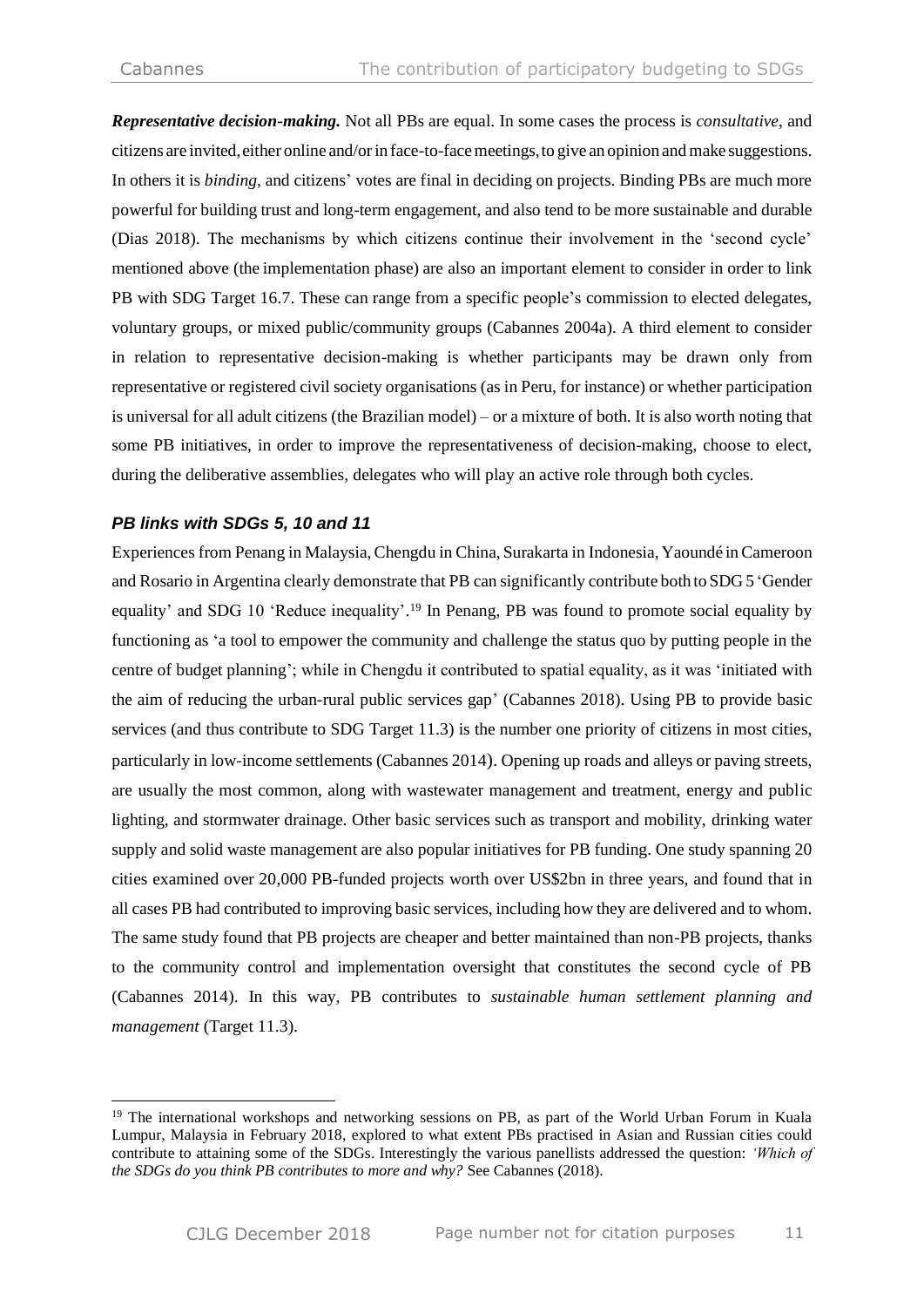#### **Local government initiatives to ensure PB is successful**

#### *'At all levels': PB takes place effectively in councils of all sizes and at different scales*

One of the major challenges stressed by SDG 16, particularly through target 16.7,is inclusivity: that the peaceful societies, and just institutions it envisions should be achieved *at all levels*.PBuniquely achieves this, as it can operate from the most micro 'street' level right up to regional and national levels. It happens in territories of all kinds and all sizes, from villages with a few thousand inhabitants in Kerala, to small urban centres such as Edzendouan in Cameroon, to intermediary cities like Dondo in Mozambique or Badulla, Uva Province, Sri Lanka, and municipalities located at the periphery of metropolitan regions such as Boisbriand, located in the suburbs of Montreal, Canada, and to regional capitals such as Halifax, Canada, major Metropolis such as Chengdu, China and São Paulo, Brazil and national capitals such as Yaoundé, Cameroon. There are examples of PB experiences above the local government level including at the subnational regional level such as in Scotland (Escobar et al. 2018), Penang State, Malaysia, or Ekiti State in Nigeria, as well as recent national level PB experiments in South Korea and Portugal.

In a growing number of countries PB develops at *sub-municipal levels.* Notable examples are the USA (ward level in Chicago and New York City), Cameroon (*commune d'arrondissement* level in Yaoundé), Russia (ward level in St Petersburg), Malaysia (sub-municipal level in Penang), and Portugal (parish/ *juntas de freguesias* level). PB at this level tends to be more *inclusive* and *responsive* to diverse social groups, and to enhance *citizens' participatory decision-making* and are therefore particularly relevant for attaining SDG 16.7. One limiting factor, however, is that this tier of government typically controls only limited public resources. A parallel trend, working in the other direction, is the growing number of PB initiatives spearheaded and/or implemented by *regional governments* (state, provincial or regional). Documented examples include an upscaling of PB from a lower tier of government (Malaysia), a topdown decision from a higher-level ministry supports regional governments (Krai) of the federation in their efforts to implement PB at district, village and city levels, (Ministry of Finance, Russia), and political decisions taken at regional level (Jalisco State, Mexico and Los Rios Province, Chile).

Such experiences tend to bring both *participatory decision-making* and *representative decision-making*  to very small villages and rural districts that would not be included otherwise. Russia's Local Initiatives Support Programme (Shulga et al 2017) and Mexico's Vamos Juntos ('Let's go together') initiative in Jalisco State (Hernandez 2017) are good examples, channelling limited public resources to the poorest regions and most vulnerable people, notably rural inhabitants and first nations. In the *Vamos Juntos* PB experience in Jalisco State in Mexico the focus in the first year was on the poorest five sub-regions and then next five in year two, etc (Hernandez 2017). In focusing first on the poorest regions, the PB process wasmore *responsive*torural inhabitantsandhistorically excludedfirstnations and developedaremarkable *inclusive* capacity, in line with SDG 16.7. A notable feature of *Vamos Juntos* was its small-scale but enthusiastic and agile young team, able to move nimbly from one municipality to another, accumulating knowledge and skills and enabling *more effective* local government (CIESAS 2018).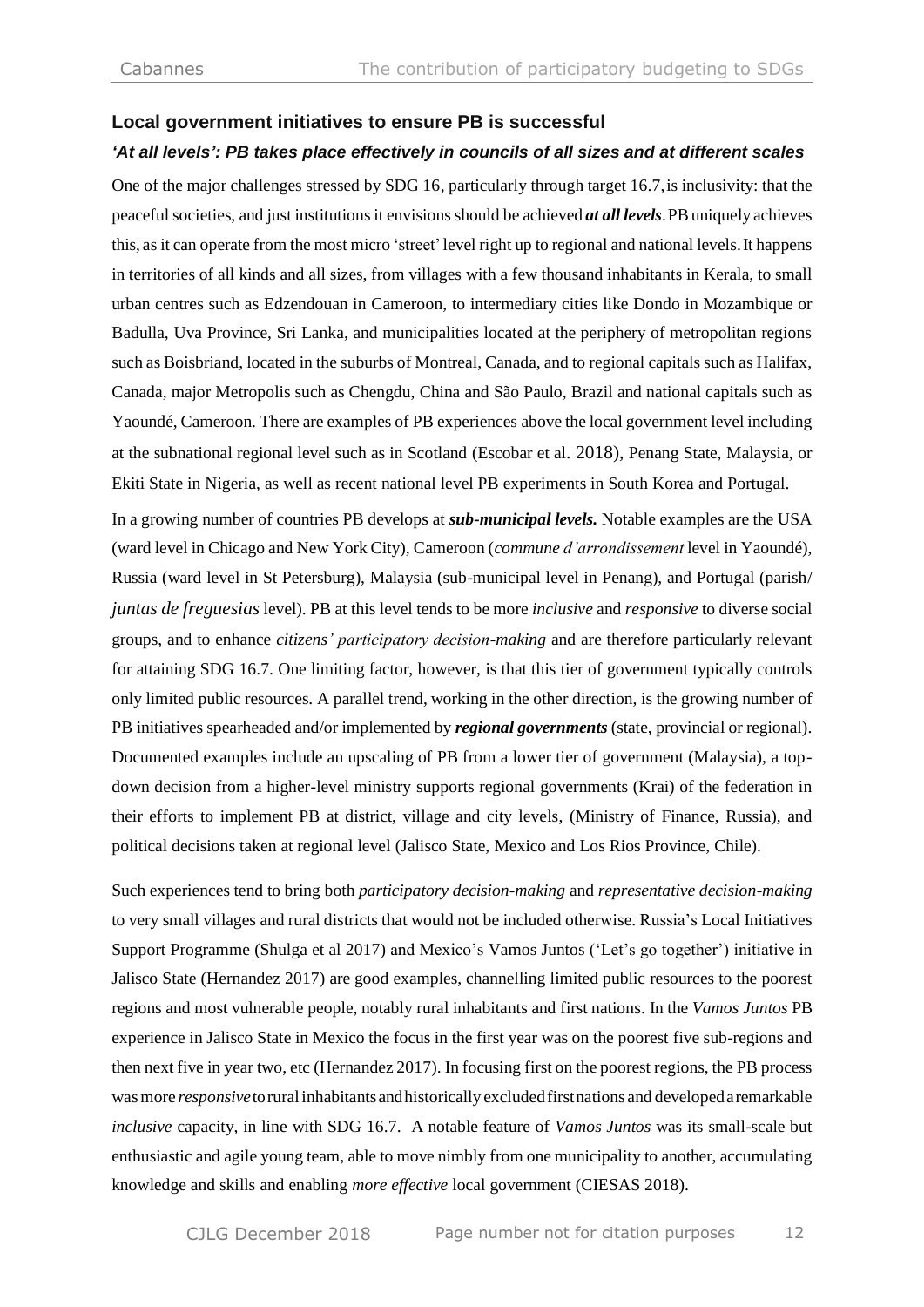#### *PB as a powerful tool to support the SDG principle of 'leaving no one behind'*

A large number of innovative PB experiments have been carried out by local governments to include and benefit traditionally excluded and disadvantaged social groups: for example homeless (i.e. Paris, São Paulo), LGBT+ (various Brazilian experiences), migrant workers (i.e. Taoyuan, Taiwan, see below), youth (multiple experiences, see Valongo, Portugal below), women (i.e. Solo/Surakarta, Indonesia, Seville, Spain), ethnic minorities in cities (i.e. São Paulo, Brazil or Rosario, Argentina), extreme poor (i.e. Yaoundé, Cameroon), disabled (i.e. Sanxia district, Taiwan; La Serena, Chile), rural districts of regional or national cities (i.e. Quito or Cuenca, Ecuador; Chengdu, China) (Cabannes 2019).

#### *PB for migrant workers: learning from Taoyuan, Taiwan*

A limited number of cities that have been giving a specific PB focus to the inclusion of migrants, refugees, or ethnic minorities (Seville, New York, Penang, to name a few). The PB initiative of the city of Taoyuan (2.3m inhabitants) in Taiwan is particularly innovative in having earmarked resources (about US\$1m in 2017) for migrant workers from Vietnam, Thailand, Indonesia and the Philippines, who have been characterised as *"marginalized politically and suffering from cultural discrimination"*. 20 The projects funded, chosen after a PB process, had to fall within a broad concept of leisure which valued migrants' culture, art, and sports. All projects were soft projects, meaning they did not provide physical equipment or amenities. At each stage of the PB process, from programming to implementation of selected proposals, migrant participants were directly involved. This demonstrates that PB *with* excluded groups, as opposed to *for* them, is feasible. In a short timeframe, it yielded extremely positive tangible and intangible effects, such as changes in attitude and perception among the Taiwanese population and Taoyuan civil servants; better understanding between migrants, the municipality, and Taiwanese nationals; recognition of the value of different cultures; and a reduction in discrimination.<sup>21</sup>

#### *Increasing the inclusion and decision-making power of young people*

Participatory budgeting involving young people began in 1997 in Barra Mansa, Brazil, and has been multiplying ever since, primarily across Latin America, Europe and North America, and today is implemented in hundreds of primary schools, secondary schools, colleges and even universities. Many cities have lowered the minimum age for PB participation in order to include younger cohorts to engage, participate and vote in city-based PBs. Such measures are a prime contribution to meeting SDG Target 16.7 over the long term: they *distribute power* to younger generations, both disadvantaged and nondisadvantaged, they constitute a powerful civic schoolfor deliberation and participation, and the evidence strongly suggests, foster future participation in civil society. Youth PB initiatives are thus fully in line with the four indicators contained in the policy brief drawn up by the respected V-Dem Institute for measuring SDG Target 16.7(V-Dem Institute 2017).The experience below illustrates such contribution.

<sup>&</sup>lt;sup>20</sup> Case study on Taoyuan by Kai Ling Luo, Research Fellow, European Research Centre on Contemporary Taiwan, Germany and Shizhe Lai, Senior Executive Officer, Taoyuan, Taiwan (2018). This documentation was carried out in the context of the study for the World Bank on the *Role of PB in addressing the needs of disadvantaged groups.* (See Cabannes 2019.)

<sup>21</sup> Case study on Taoyuan (Cabannes 2019).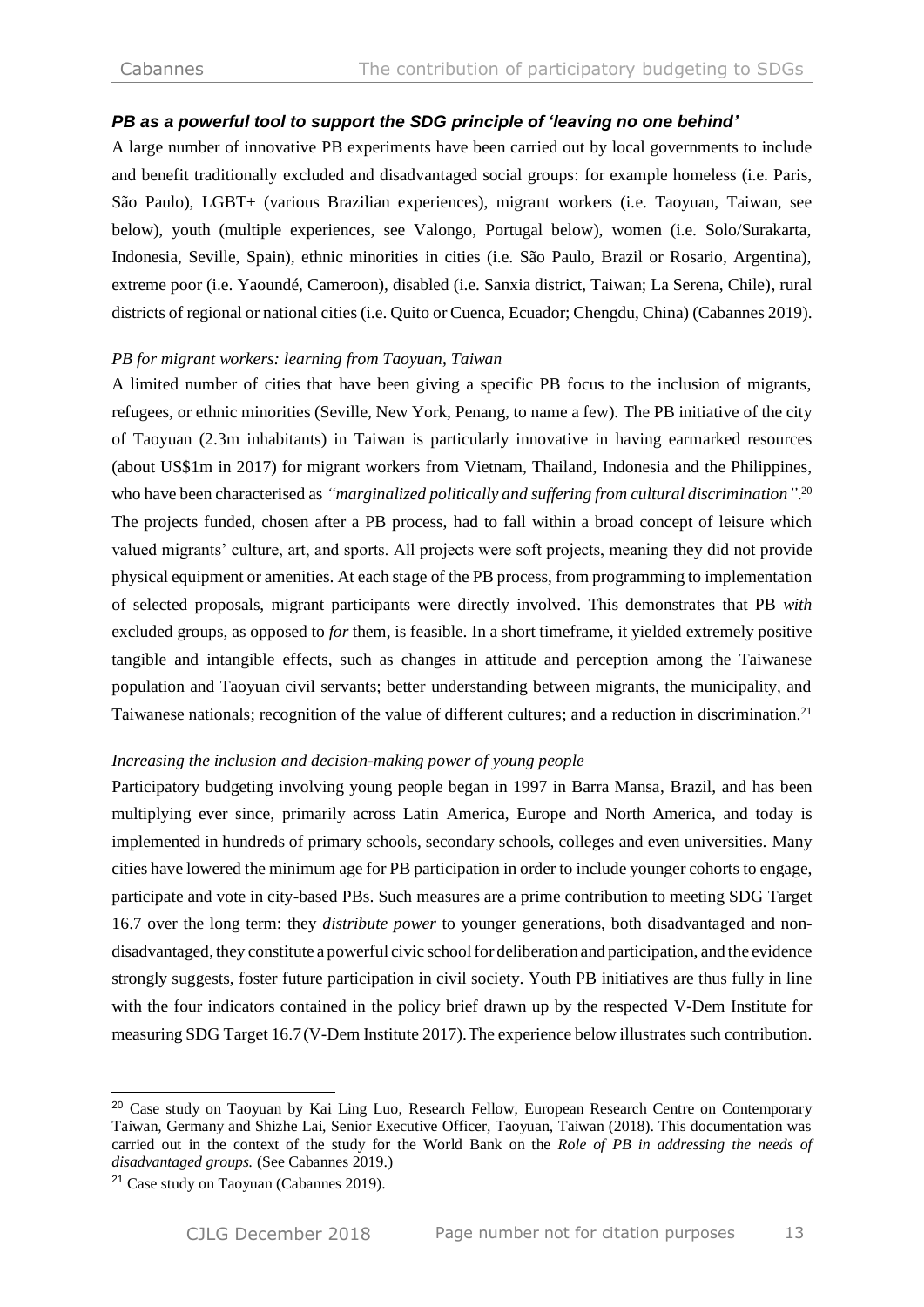#### *Youth Participatory Budgeting*

Over the past six years, Valongo Municipality (~100,000 population) located at the periphery of Porto Metropolitan Region (1.8 million) in Portugal has made huge efforts to include young people through **Youth Participatory Budgeting** in all public schools, with strong emphasis on those located in rural districts, and least serviced. Additional efforts since 2018 were made to benefit the elderly through an innovative inter-generational PB project associating elderly and youth. A parallel initiative, quite unique and innovative was launched in 2018, and repeated in 2019 in another PB stream, *"I matter"* for civil servants working in themunicipality, through which they select initiativesthat will improve their working conditions. This directly impacted target 16.7. *"build effective, accountable and inclusive institutions"*, with a limited amount of resources. Another aspect of the initiative is that the majority of the PB team, including its senior officer,are women, and this is clearly a woman's led process, quite noticeable in the Portuguese context, which contributes to achieving indicator 16.7.2. As a result, since 2014 around 270 ideas were proposed, more than 100 became eligible for voting and over 12,000 young people (6 to 35 years) voted. In relation to the project *I matter,* 70% of Valongo's civil servants (570) participated and voted in the *"I matter"* PB process, and the most voted projects were those proposed by women. The four complementary indicators (V-Dem Institute 2017) for 16.7 have been positively attained: deliberative component; participatory component; civil society; power distribution and reversion. So far, these initiatives have worked well. However, the limited resources put into PB debate might have an adverse effect in the process, if the level of requests continues to grow and expand to different social groups. The answer from the local government has been very wise: when project demands were similar in more than two schools, or over the years, the requests from projects were included in the normal budget and reproduced in all schools (for example, the ongoing work and development of high-technology classrooms in every public school, as well as the implementation of outdoor sports equipment).

#### *'Leaving no place behind': PB's contribution to spatial and social justice*

In order to leave not only *no one* but *no place* behind, various local and regional governments are channelling city PB resources to their more disadvantaged districts (e.g. Rosario, Argentina), and neighbourhoods(Seville, Spain), orsmaller areas, in an attempt to increase spatial as well associal justice (e.g.Belo Horizonte,Brazil,within its regional PB modality),in a perspective of social justice and spatial justice. These initiatives are thus different from conventional city-based or district-based PB, where money is evenly allocated throughout the territory, and instead focus on predefined deprived areas, such as low-income housing estates, rental compounds (e.g. in Paris or Penang for instance) or rural districts within municipal boundaries (e.g. Chengdu, China or Cuenca, Ecuador), or villages which are remote and/or poor (eg Arzgir District villages in Stavropol Region, Russia). In these cases, specific resources are predefined through different techniques. Such PB for specific disadvantaged areas may be standalone PB (Chengdu and Cuenca during the first years) or be part of combined PB (Paris, Cuenca recently).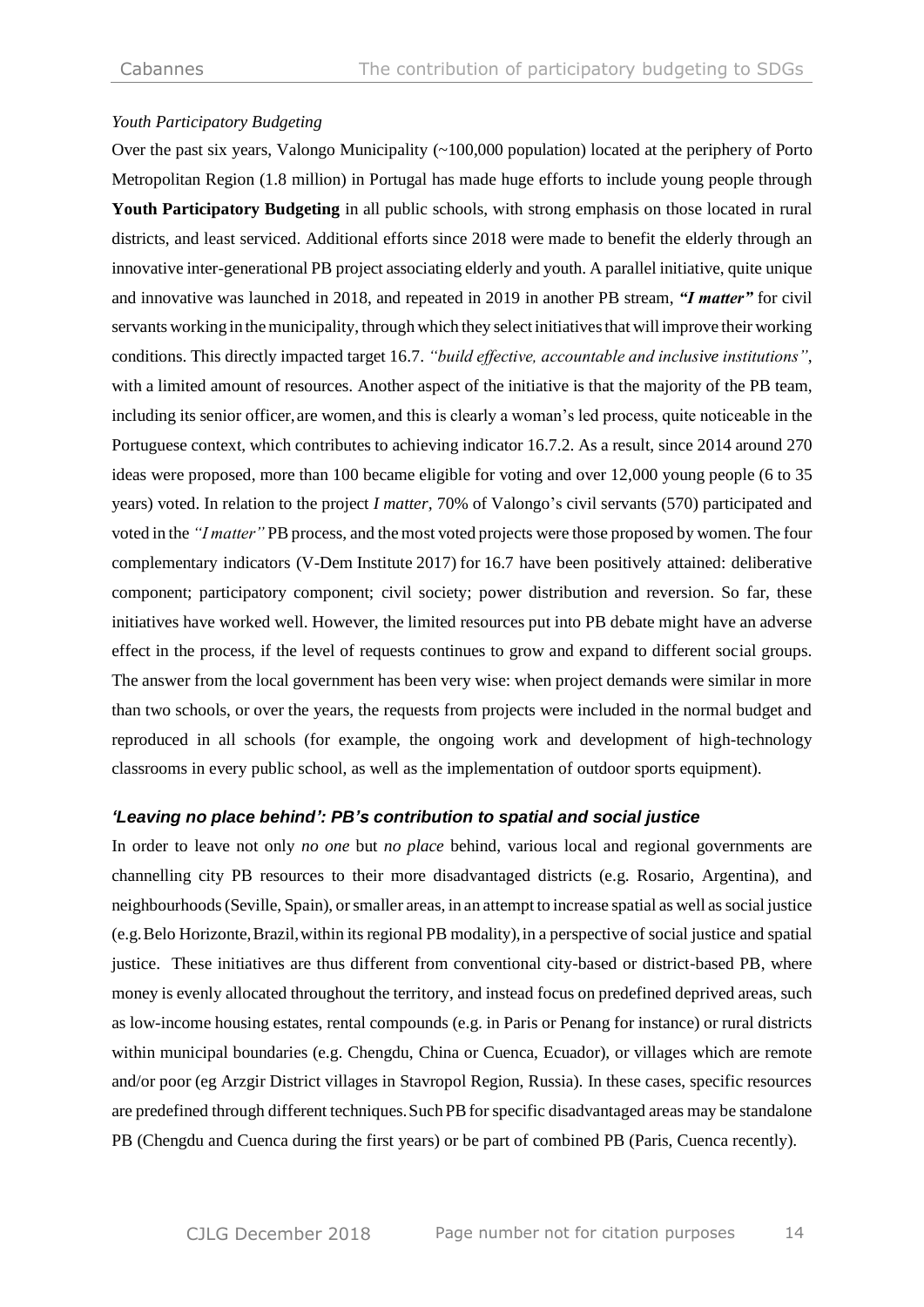#### *Cumulative impact of PB on policies and programmes to achieve SDG Target 16.7*

As explored elsewhere (Cabannes 2019) PB practices have had multiple impacts on existing civic programmes and policies. Some of these are: a) mainstreaming of PB projects into municipal programmes and policies; b) PB as a driver of municipal and institutional change, for example in focusing greater attention on disadvantaged groups; c) PB as an engine to shift from isolated participatory experiments to a system of participation which benefits the excluded; d) PB as a catalyst of reform to regional laws and institutional mechanisms; e) impact on country-level PB policies. Despite these powerful examples, however, the capacity of PB to generate meaningful changes in wider policies and programmes remains very little documented. This should be remedied, as PB clearly can play a central role in speeding up the achievement of SDG Target 16.7, and also SDG Target 11.3 on inclusive and sustainable urbanisation. Two relevant examples will be briefly described here.

#### *PB as an engine to transform isolated participatory practices into an institutionalised system*

In March 2016 the Metropolitan District of Quito (MDQ), pressed by local civil society groups (neighbourhood associations, women's movement, indigenous movements), enacted and implemented an ordinance (OM 102) institutionalising PB practices benefiting vulnerable groups across its 32 urban districts and 33 rural districts, and integrates various forms of socio-organisation. The project was especially innovative with a continuous improvement of processes involved in the component mechanisms. The following PB practices were entrenched: a) recognition and support of ancestral forms or organisations and collective land ownership for first nations; b) citizen oversight and control of public sector activity; c) citizen participation in debates and the design of PB; d) establishment of a unique 'metropolitan system of citizen participation and social control' with 11 interconnected mechanisms; and e) increased protection for, and devolution of power to, rural parishes (which are typically the most deprived) to, include '*cabildos abiertos*', a system of public hearings and open sessions introduced in colonial times.

#### *PB as a catalyst of reform to regional laws and institutions*

PB experiences in Seville from 2004 onwards were the starting point for a long and winding process that eventually led to a regional law on citizen participation. Approved in 2017, the law mandates citizen participation in budgetary discussions, and promotes the role of women and young people. Unfortunately, the gains obtained in Seville through PB from 2004 to 2011 for other disadvantaged groups, such as migrants, refugees, and the LGBT+ community, which were included in the first version of the law drafted with direct involvement from PB staff, were dropped from the final version. On a more positive note, however, the law will *"foster the promotion and dissemination of participatory budgeting processes"* (Junta de Andalucía 2017, chapter 2).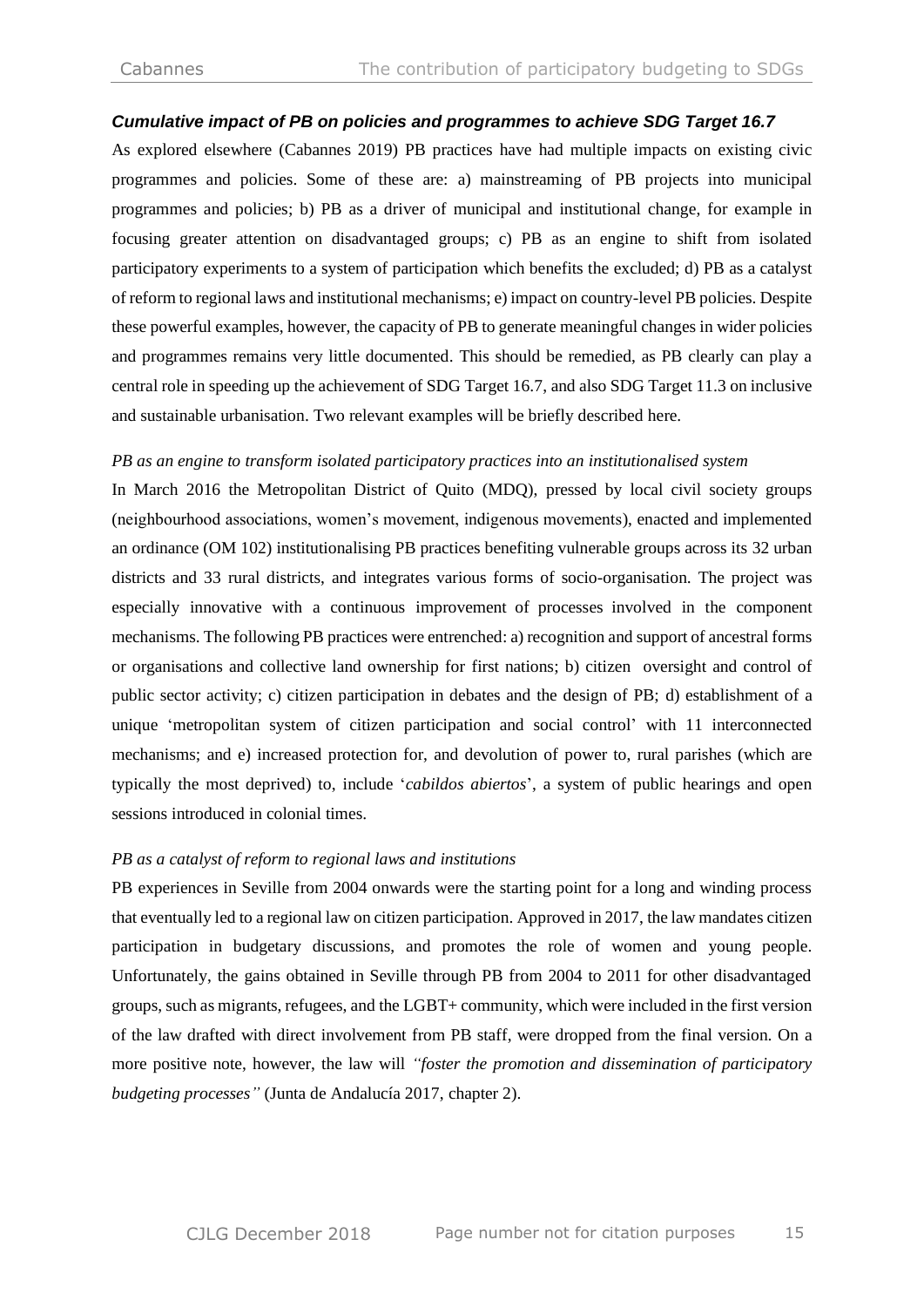-

## **Conclusion and recommendations**

In order to support participatory policies and implement PB processes as a way to achieve SDG 16 and its targets, evidence gathered so  $far^{22}$  strongly suggests the following measures, subject to appropriate tailoring to local circumstances:

a) more financial decentralisation and channelling of resources to local level;

b) more systemic linking of PB practices and 'bottom-up' proposals with local and regional planning;

c) more training of and learning within civil society – rather than just among civil servants, as is currently often the case – in order to increase people's autonomy and empowerment;

d) better good practice and innovation dissemination through international and national association of cities and local governments and PB municipal champions on PB as a powerful way to achieve SDGs. Such international and national campaigns would bring a much-needed awareness to many local authorities, and would help to upscale and expand PB good practices;

e) greater participation by disadvantaged and vulnerable groups in PB processes, and more PB resources channelled towards them, based on tried and tested methodologies;

f) measures to enable citizens, including disadvantaged groups, to participate in the definition of PB rules that are mostly defined by local governments. A bold approach of this type<sup>23</sup> would represent a decisive devolution step, allowing the emergence of a fourth power – community power – alongside the existing legislative, executive and judiciary branches;

g) promotion of innovative forms of local governance, such as PB elected councils, or committees with significant representation of disadvantaged groups; and

h) inclusion of policy and administrative reform within the scope of PB projects, so that maximum positive impact can be achieved. The evidence base<sup>24</sup> suggests that policy reform is the only way PB can upscale sufficiently to address social challenges sufficiently to contribute at scale to realising the SDGs.

As a final comment, the author suggests that – given PB's growing public profile, the many thousands of PB initiatives taking place each year, and their direct and positive impact on various SDGs – PB could be harnessed as a relevant indicator to monitor the SDGs, particularly Target 16.7.

<sup>&</sup>lt;sup>22</sup> These lessons and recommendations are primarily based on field evidence examination and interviews with experts contained in Cabannes 2014 and 2017a.

<sup>&</sup>lt;sup>23</sup> Self-determined rules – *autoreglamento* in the case of Seville or regimento interno in Brazil - are quite uncommon in the Commonwealth so far.

<sup>24</sup> See *The role of Participatory Budgeting in addressing the needs of disadvantaged/vulnerable groups*, section 2.8, for the impact of PB on more socially oriented policies and programmes (Cabannes 2019, unpublished report for the World Bank).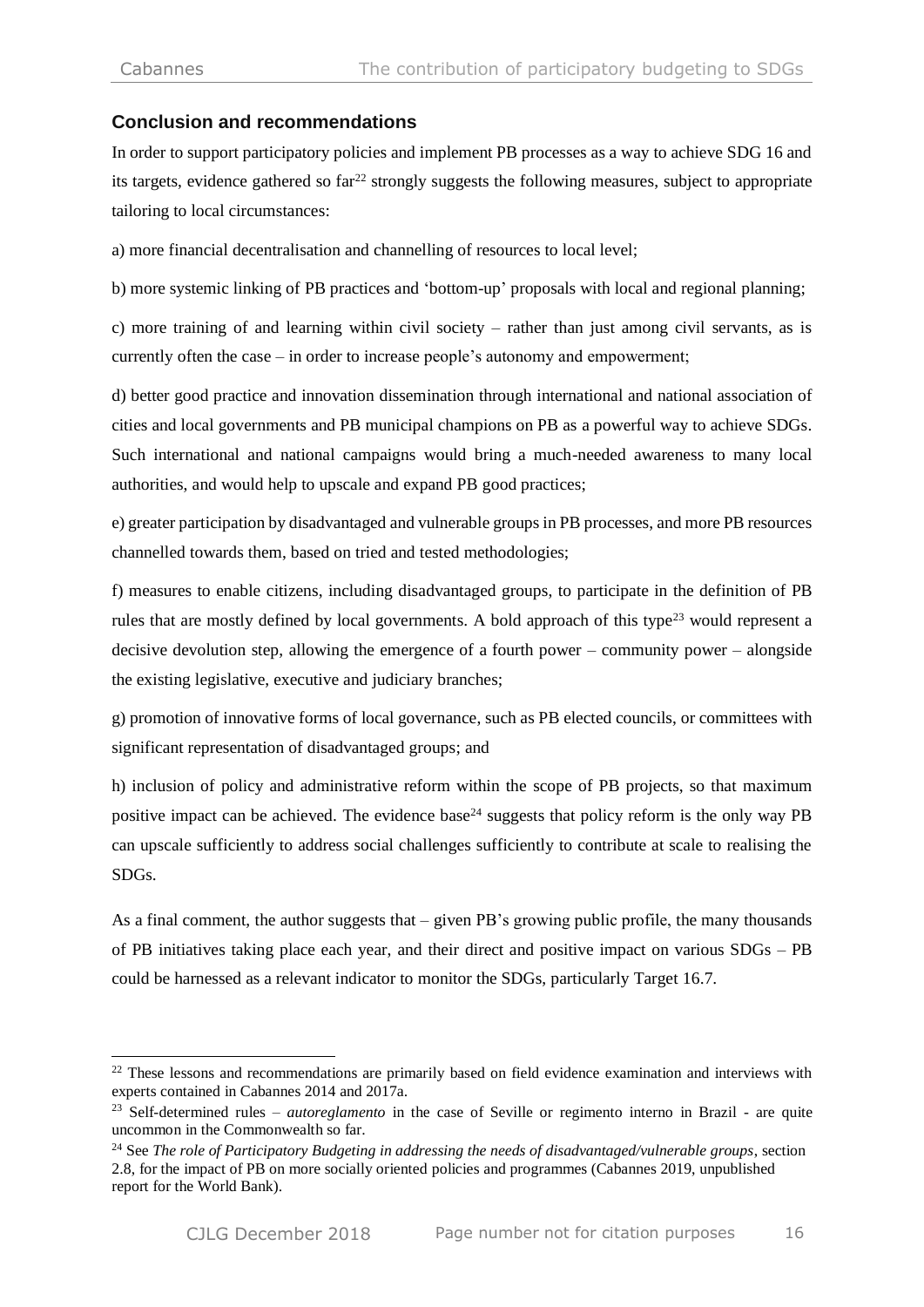## **Declaration of conflicting interest**

The author declared no potential conflicts of interest with respect to the research, authorship, and/or publication of this article.

## **Funding**

An earlier version of the paper was commissioned by United Cities and Local Government (UCLG) and will appear in the Global Observatory on Local Democracy's forthcoming GOLD Policy Series (more information at http://www.gold.uclg.org).

## **References**

- Accioly Jr., C., Herzog, A., Sandino, E. and Andrade, V.H. (2002) *Participatory budgeting in the municipality of Santo André, Brazil: The challenges in linking short-term action and long-term strategic planning*. Rotterdam: HIS.
- Africa Research Institute. (2014) *The booklovers, the mayors and the citizens: Participatory budgeting in Yaoundé, Cameroon.* London: ARI.
- Asia Foundation. (2011) *Facilitator's guide on participatory budgeting for local authorities in Sri Lanka.*  Colombo: Asia Foundation.
- Awoko Newspaper. **(**2016) *Sierra Leone News: To increase access to budget info… AHBN launches #ValueOurHealth.* April 14, 2016. Available at: [https://awoko.org/2016/04/14/sierra-leone-news-to](https://awoko.org/2016/04/14/sierra-leone-news-to-increase-access-to-budget-info-ahbn-launches-valueourhealth/)[increase-access-to-budget-info-ahbn-launches-valueourhealth/](https://awoko.org/2016/04/14/sierra-leone-news-to-increase-access-to-budget-info-ahbn-launches-valueourhealth/) [Accessed 26 April 2019].
- Barzelay, M. (2001) *The new public management: Improving research and policy dialogue*. Wildasky Forum Series. Oakland: University of California Press.
- Berbel, R. and Villasante, T. (2011) *Kerala. La democracia en marcha*. Madrid: El Viejo Topo.
- Cabannes, Y. (2003) *Participatory budgeting and municipal finance. Base Document*. Launch Seminar of URBAL Network No 9, Municipal Government of Porto Alegre.
- Cabannes, Y. (2004a) Participatory budgeting: A significant contribution to participatory democracy. *Environment & Urbanization,* 16 (1), 27–46. https://doi.org/10.1177/095624780401600104
- Cabannes, Y. (2004b) *Participatory budgeting: Conceptual framework and analysis of its contribution to urban governance and the Millennium Development Goals.* Concept Paper, Working Paper, UMP-LAC, UN-HABITAT, UNDP. Available at: http://discovery.ucl.ac.uk/10660
- Cabannes, Y. (2012) *Répertoire des budgets participatifs en Afrique*. Unpublished report and digital database. Rabat: UCLG-A.
- Cabannes, Y. (2014) *Contribution of PB to provision and management of basic services. Municipal practices and evidence for the field.* IIED Working Paper. London: IIED.
- Cabannes, Y. (ed.) (2017) *Another city is possible with participatory budgeting.* Montreal: Black Rose.
- Cabannes, Y. (2017) A noteworthy experience in Yaoundé  $6<sup>th</sup>$  Commune, Cameroon: Democratising and improving living conditions. In: Cabannes, Y. (ed.) *Another city is possible with participatory budgeting,* (pp*.* 149–158). Montreal: Black Rose.
- Cabannes, Y. (2018) *Highlights on some Asian and Russian participatory budgeting pioneers.* Barcelona: IOPD; Surakarta: Kota Kita and London: UCL/DPU. Available at: <https://www.oidp.net/docs/repo/doc362.pdf>
- Cabannes, Y. (2019) *The role of participatory budgeting in addressing the needs of disadvantaged groups.* Moscow: The World Bank. Unpublished.
- Cabannes, Y. and Delgado, C. (2014) Dondo, Mozambique: A unique example of PB as a driver of good governance. In: Cabannes, Y. (ed.) *Another city is possible with participatory budgeting,* (pp. 103–110). Montreal: Black Rose.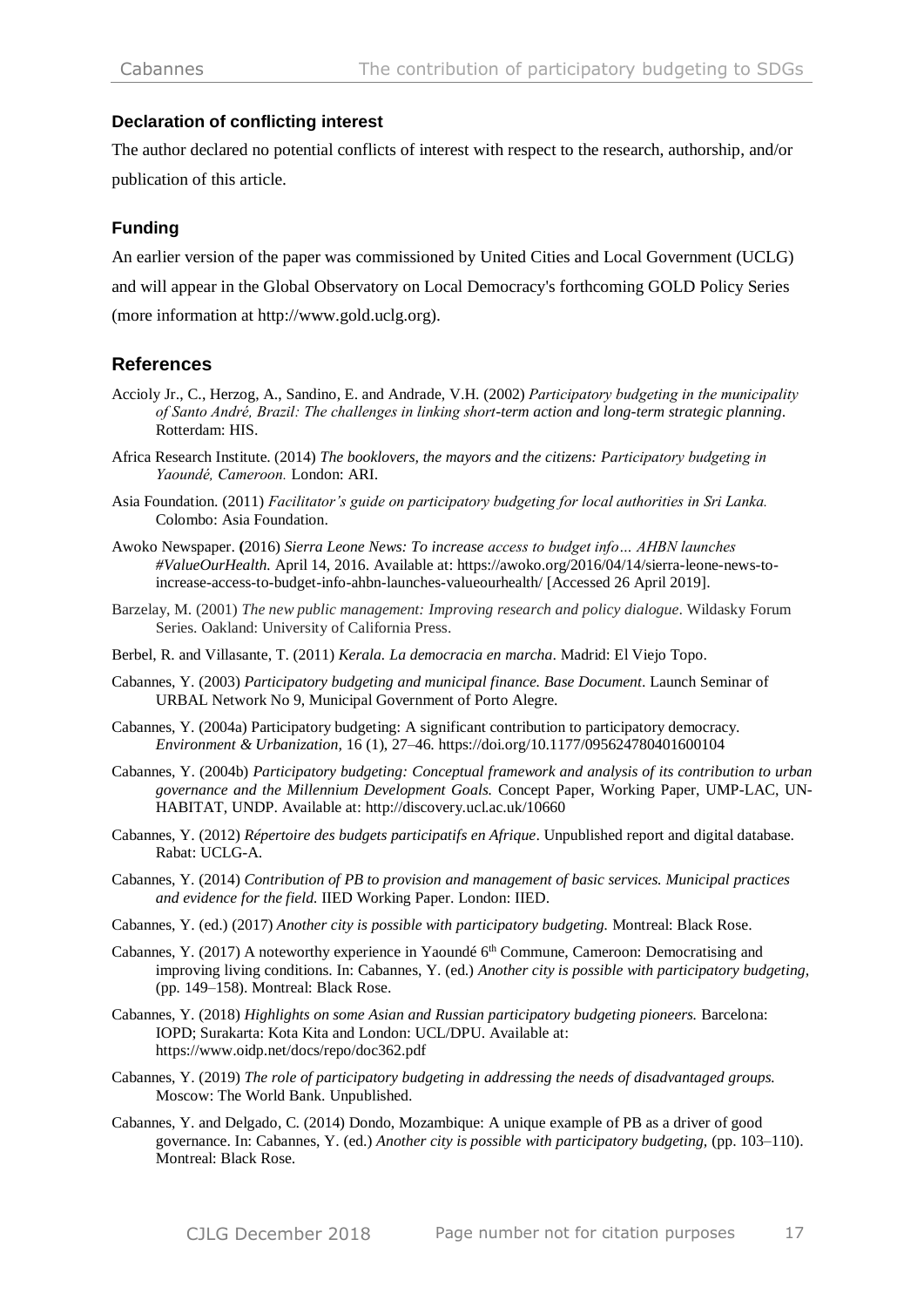- Cabannes, Y. and Lipietz, B. (2018) Revisiting the democratic promise of participatory budgeting in light of competing political, good governance and technocratic logics*. Environment and Urbanization*, 30(1), 1–18 https://doi.org/10.1177/0956247817746279
- Caribbean Open Institute. (2016) *Project – towards greater citizen engagement and transparency through open budgeting in Jamaica*. Available at: <http://caribbeanopeninstitute.org/civicrm/profile/view?reset=1&id=1237&gid=14> [Accessed 15 April 2019].
- Cauchy, C.A. (2006) *Le Plateau sur les traces de Porto Alegre: Élus et citoyens improvisent un budget participative*, Le Devoir 9 Juin 2006.
- Chirenje, L.I., Giliba, R.A. and Musamba, E.B. (2013) Local communities' participation in decision-making processes through planning and budgeting in African countries. *Chinese Journal of Population Resources and Environment,* 11 (1), 10–16. https://doi.org/10.1080/10042857.2013.777198
- Chohan, U.W. (2016) *The case for a parliamentary budget office in Papua New Guinea.* Discussion Paper Series: The Art and Science of Legislative Budget Offices. Canberra: University of New South Wales.
- CIESAS. (2018) *Evaluación de Resultados de la Estrategia Vamos Juntos.* Centro de Investigaciones y Estudios Superiores en Antropología Social, Guadalajara: Evalúa Jalisco.
- Commonwealth. (2019) *Member countries*. Available at: <http://thecommonwealth.org/member-countries>
- Community Life Project. (2017) *Improving life through participatory budgeting. The Ekiti success story*. 10' video.
- Dias, Nelson. (Organisation). (2018) *Hope for democracy. 30 years of participatory budgeting worldwide*. Faro: Oficina.
- Escobar, O., Garven, F., Harkins, C., Glazik, K., Cameron, S., Stoddart, A. and O'Hagan, A. (2018) Participatory budgeting in Scotland. El presupuesto participativo en Escocia: la interacción de la reforma del servicio público, el empoderamiento de la comunidad y la justicia social. En J. Molina & J. M. Mayor (Coor.) *Presupuestos Participativos: Abriendo el gasto público a la ciudadanía*. Valencia: Tirant Lo Blanch.
- Fedozzi, L., Furtado, A. and Rangel, R. (2018) Participatory, budgeting in Brazil: Elements for a brief evaluation. In Dias, Nelson (Organisation). *Hope for democracy. 30 years of participatory budgeting worldwide*. Faro: Oficina.
- Figueira, A. (2010) *Planificação e orçamentação participativa em Dondo, exercicio da democracia participative.* Working paper, unpublished.
- Fowler, B., Wijesundara, S. and Gajanayake, M. (2013) *The budget process in Sri Lanka: Local and national issue analysis and recommendations*. Colombo: Centre for Policy Alternatives.
- Fuo, O. (2016) Participatory budgeting in South African local government: A right or illusion. *World Academy of Science, Engineering and Technology International Journal of Law and Political Sciences,* 10 (8).
- García Espín, P. and Jiménez-Sánchez, M. (2014) *Beyond the participatory process: Consequences in the interaction between civil society and local authorities.* Paper prepared for the ECPR General Conference 2014, 3–6 September, Glasgow. Panel: Effects of Non-Electoral Participation in Local Politics.
- Goldfrank, B. and Landes, K. (2018) Participatory budgeting in Canada and the United States. In: Dias, N. *Hope for democracy*. *30 years of participatory budgeting worldwide,* (pp. 161–173). Faro: Oficina.
- GTF (2019) *Towards the localization of the SDGs*. Local and Regional Governments' Report to the High-Level Political Forum. Global Taskforce of Local and Regional Governments. Barcelona: UCLG. Available at: www.gold.uclg.org/sites/default/files/Localization2019\_EN.pdf [Accessed 17 July 2019].
- Hall, J. (2018) *Scaling up: Development of participatory budgeting (PB) within Scotland from 2014 to 2018.* Communication at International PB conference, Stockholm, unpublished.
- Hartz-Karp, J. and Weymouth, R. (2018) Australian participatory budgeting. In Dias, N. (Organisation). *Hope for democracy. 30 years of participatory budgeting worldwide,* (pp. 403–422). Faro: Oficina.
- Hernandez, C. (ed.) (2017) *Vamos Juntos. Hacia una Sociedad más participativa y corresponsable*. Gobierno de Jalisco
- Hossain, Z.A.N.M., Begum, A., Alam, M. and Islam, M. (2014) Participatory budgeting in Bangladesh local government context. *Public Administration Research*, 3, 28–43. https://doi.org/10.5539/par.v3n2p28
- Isaac, T. and Franke, R. (2002) *Local democracy and development: People's campaign for decentralised planning in Kerala, New Delhi*. Lanham, Maryland: Rowman & Littlefield.